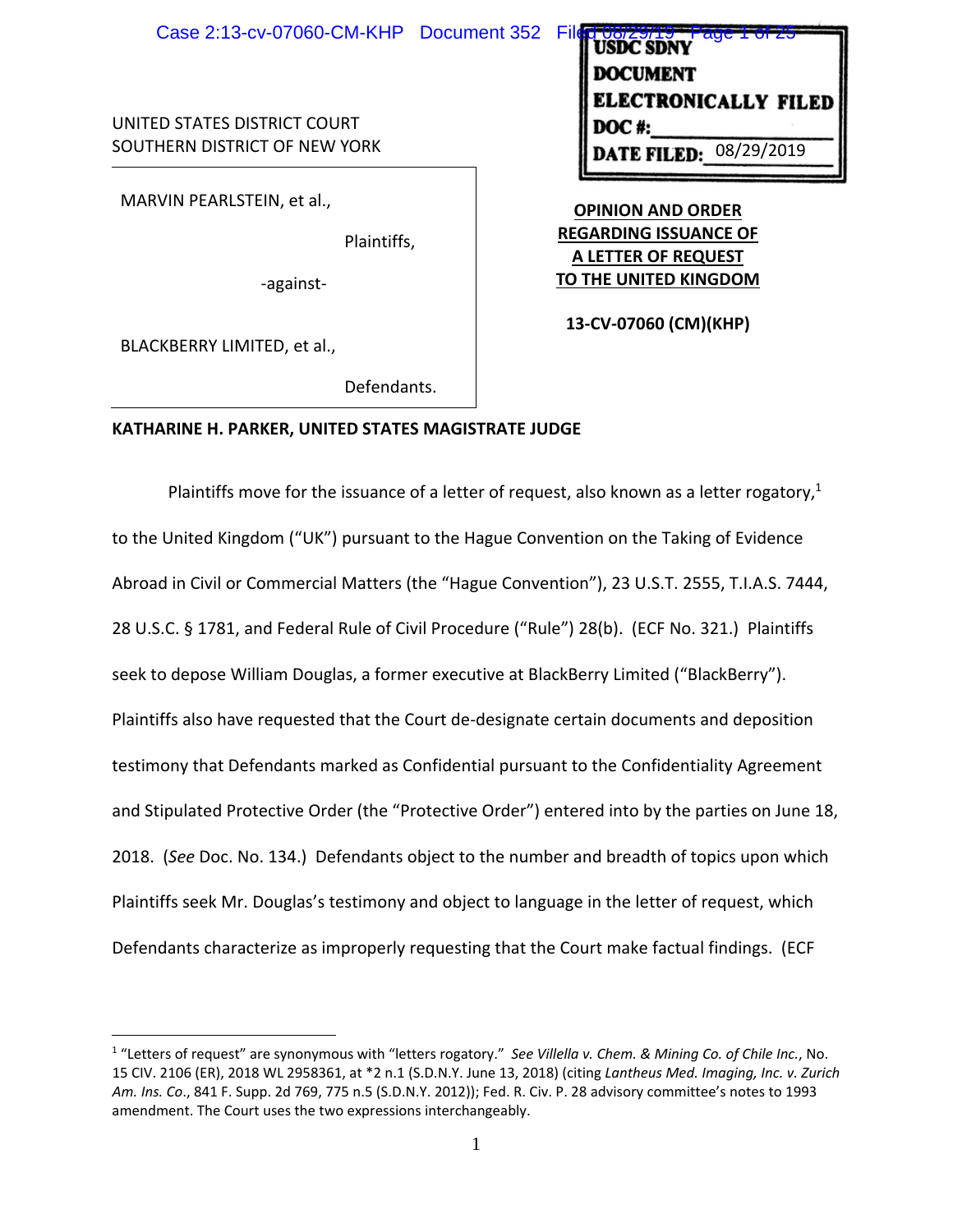No. 332.) For the reasons set forth below, Plaintiffs' request is granted in part, subject to the conditions below.

### **BACKGROUND**

This case is a putative class action alleging securities fraud stemming from alleged material misrepresentations and omissions made by Defendants concerning the 2013 launch of its BlackBerry 10 smartphones in the United States. Plaintiffs contend that the misrepresentations and omissions artificially inflated BlackBerry's stock price. The Court assumes familiarity with other background facts and procedural history and does not repeat them here. *See Pearlstein v. BlackBerry Ltd.*, No. 13‐cv‐7060 (CM), 2018 WL 1444401 (S.D.N.Y. Mar. 19, 2018); *Pearlstein v. BlackBerry Ltd*., 93 F. Supp. 3d 233 (S.D.N.Y. 2015), *aff'd in part and vacated in part sub nom. Cox v. BlackBerry Ltd.,* 660 F. App'x 23 (2d Cir. 2016).

### **LEGAL STANDARD**

Depositions of third parties may be taken in a foreign country under Rule 28. Fed. R. Civ. P. 28(b). The issuance of letters rogatory under the Hague Convention, of which both the United States and the UK are signatories, is one method for seeking such a deposition. *Blagman v. Apple, Inc.*, No. 12 CIV. 5453 ALC JCF, 2014 WL 1285496, at \*3 (S.D.N.Y. Mar. 31, 2014) (citing *Société Nationale Industrielle Aérospatiale v. U.S. Dist. Court for S. Dist. of Iowa*, 482 U.S. 522, 530‐531 (1987)); *see Villella*, 2018 WL 2958361, at \*2; *Joseph v. Gnutti Carlo S.p.A*., No. 15‐CV‐8910 (AJN), 2016 WL 4083433, at \*1 (S.D.N.Y. July 25, 2016). The decision of whether to issue letters rogatory is within the discretion of the court. *Villella*, 2018 WL 2958361, at \*2; *Blagman*, 2014 WL 1285496, at \*4. When determining whether to issue letters rogatory, courts apply the principles of Rule 26. *Villella*, 2018 WL 2958361, at \*3 (citing *Joseph*,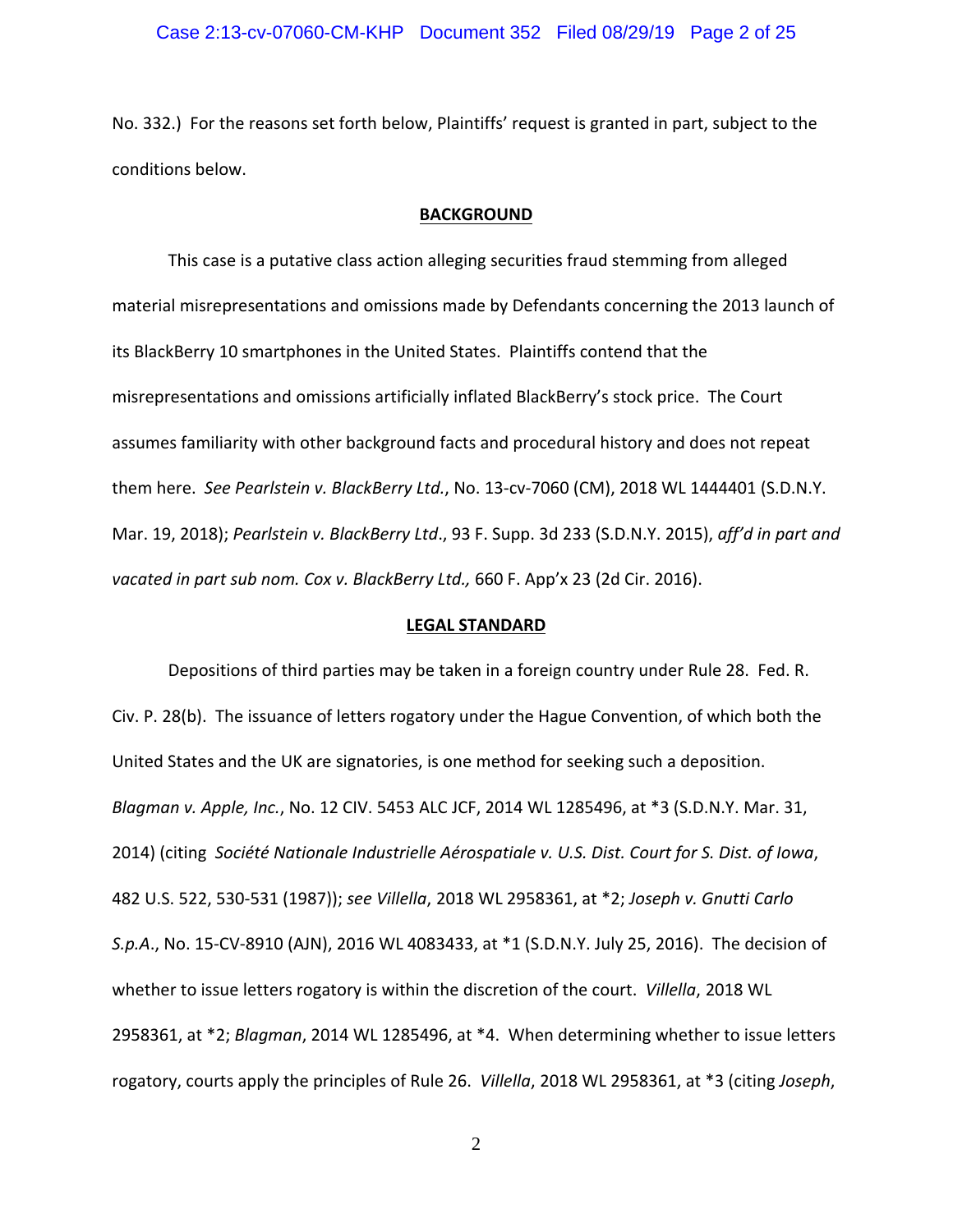### Case 2:13-cv-07060-CM-KHP Document 352 Filed 08/29/19 Page 3 of 25

2016 WL 4083433, at \*1); *Blagman*, 2014 WL 1285496, at \*4 (citing *Lantheus,* 841 F.Supp.2d at 776). Though the Federal Rules of Civil Procedure are controlling, courts should be mindful of the possible burden placed on foreign judiciary by the issuance of letters rogatory under the Hague Convention.*See Lantheus*, 841 F. Supp. 2d at 777‐78; *Metso Minerals Inc. v. Powerscreen Int'l Distribution Ltd.*, No. CV 06‐1446 ADS ETB, 2007 WL 1875560, at \*1 (E.D.N.Y. June 25, 2007) (citing *Aérospatiale*, 482 U.S. at 546).

Under Rule 26, parties may seek discovery as to "any nonprivileged matter that is relevant to any party's claim or defense and proportional to the needs of the case." Fed. R. Civ. P. 26(b)(1). Relevance under Rule 26 "is an extremely broad concept." *Joseph*, 2016 WL 4083433, at \*1 (quoting *Chen–Oster v. Goldman, Sachs & Co.*, 293 F.R.D. 557, 561 (S.D.N.Y.2013)). The party seeking discovery has the burden, but it is not heavy. *Villella*, 2018 WL 2958361, at \*3 (citing *Joseph*, 2016 WL 4083433, at \*1). Nevertheless, "[d]iscovery may be curtailed where the information sought would be 'unreasonably cumulative or duplicative' or when 'the burden or expense of the proposed discovery outweighs its likely benefit." *Blagman*, 2014 WL 1285496, at \*4 (quoting Fed. R. Civ. P. 26(b)(2)(C)). Once the requesting party has met their burden, the opposing party must "justify any restrictions on discovery." *Id.* (citation omitted); *accord Joseph*, 2016 WL 4083433, at \*1.

Foreign courts receiving letters rogatory may have different rules and standards that govern if and how letters rogatory are executed. *See Crouch v. Liberty Pride Corp.*, No. CV 15‐ 974 (JS)(AYS), 2016 WL 4718431, at \*2 (E.D.N.Y. Sept. 9, 2016) (citing *Aérospatiale*, 428 U.S. at 537); *Blagman*, 2014 WL 1285496, at \*4. The Court notes that the UK has "reserved its rights to impose stricter pretrial discovery standards when evaluating letters rogatory received from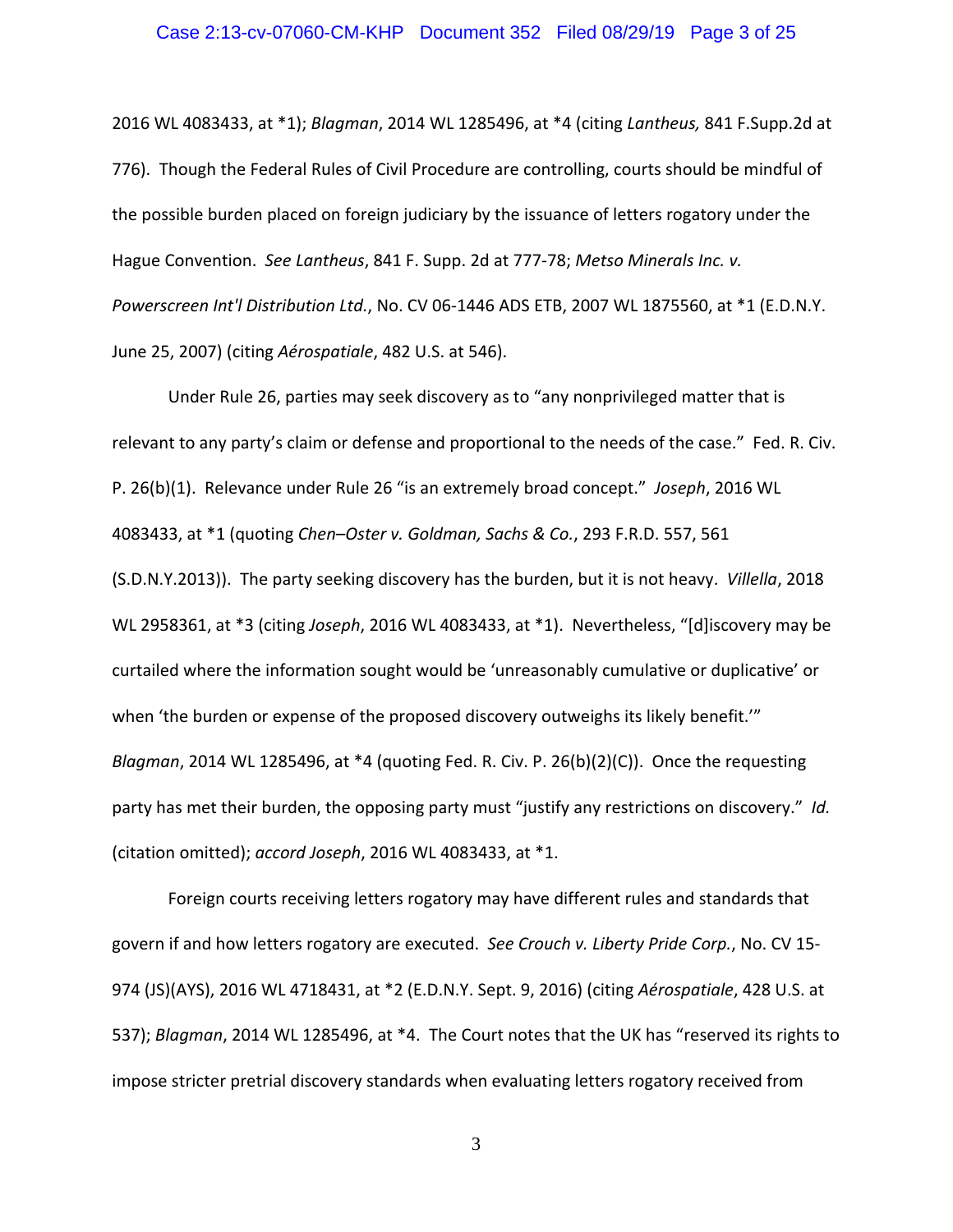### Case 2:13-cv-07060-CM-KHP Document 352 Filed 08/29/19 Page 4 of 25

foreign nations." *Blagman*, 2014 WL 1285496, at \*4; *see Lantheus* 841 F. Supp. 2d at 777 ("[C]ourts in the receiving country enforce the letters rogatory pursuant to domestic statute or common law."); *see also Smith v. Phillip Morris Companies* [2006] EWHC 916 (QB), ¶ 31 (comparing the discovery regimes of the UK and United States and noting that the breadth of oral discovery in the United States is greater). As such, "the subject matter of [a pretrial] deposition is restricted to [] evidence admissible at trial." *Blagman*, 2014 WL 1285496, at \*4 (quoting *Apple Computers, Inc. v. Doe*, [2002] EWHC (QB) 2064, 2002 WL 31476324 (Queen's Bench Division Sept. 18, 2002)).

#### **DISCUSSION**

Plaintiffs seek the testimony of Mr. Douglas who is currently a UK resident and who is unwilling to voluntarily appear for a deposition. During the period relevant to Plaintiffs' claims, Mr. Douglas served as BlackBerry's Vice President, Global Commercial Strategy. Mr. Douglas is no longer employed by BlackBerry. The topics upon which Plaintiffs wish to depose Mr. Douglas concern, *inter alia*, BlackBerry's marketing budget and accounting for the BlackBerry 10 smartphones, BlackBerry's knowledge of the smartphone market and the performance of the BlackBerry 10 smartphones, and the performance of BlackBerry's PlayBook tablet.

Defendants have not objected to the issuance of the letter of request for Mr. Douglas's deposition except insofar as they argue that the topics in the letter of request are too broad and that UK court will not execute the letter. Defendants' arguments are unpersuasive except as to the PlayBook topics. The other topics relating to the BlackBerry 10 smartphones and the accounting practices at issue in Plaintiffs' claims fall within the "extremely broad" ambit of relevance under Rule 26. *See Joseph*, 2016 WL 4083433, at \*2. Defendants note that Plaintiffs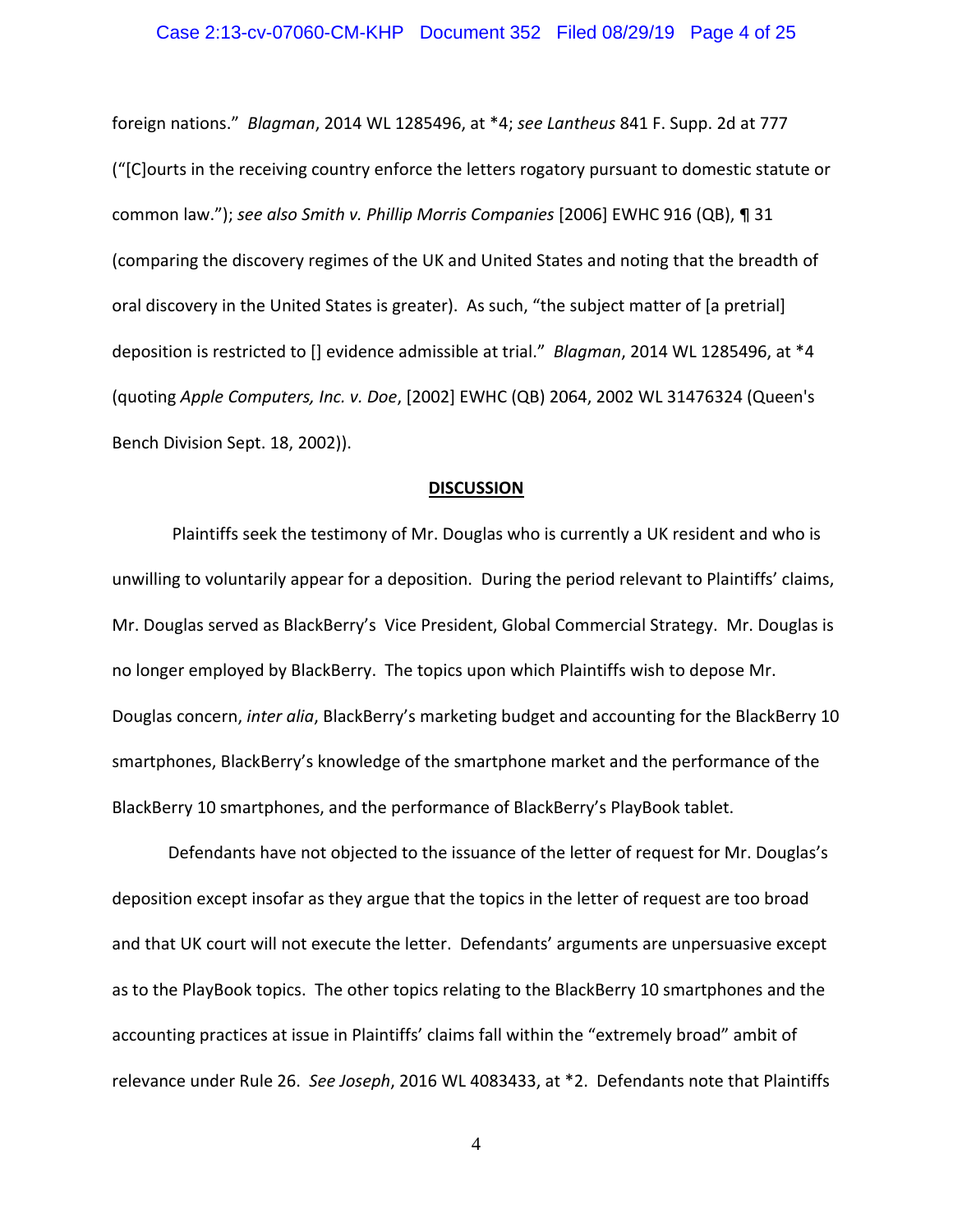### Case 2:13-cv-07060-CM-KHP Document 352 Filed 08/29/19 Page 5 of 25

have taken and will take discovery regarding many of topics addressed in the letter of request. However, this Court does not find discovery from Mr. Douglas on those topics unreasonably cumulative or duplicative, and this Court does not understand Defendants to be making that argument. *See* Fed. R. Civ. P. 26(b)(2)(C)(i).

The Court finds, however, that questioning Mr. Douglas about the BlackBerry PlayBook is not proportional to the needs of the case. The PlayBook tablet is a different *type* of product than the BlackBerry 10 smartphones at issue. The PlayBook was released significantly before the BlackBerry 10 smartphones entered the market and before the class period. The connections that Plaintiffs make between the two devices, that they were accounted for similarly and were treated similarly operationally, bear tenuous relation to the claims that Plaintiffs assert regarding the BlackBerry 10 smartphones and the representations about them upon which Plaintiffs' claims are based. Further, Mr. Douglas is neither a party to this matter, nor still employed by BlackBerry. He lives in the UK. Though the ambit of relevance under Rule 26 is broad, it is not unlimited, and a non‐party especially should not be burdened with preparation for a broader array of topics than is proportional to the needs of the case. *See, e.g.*, *Blagman*, 2014 WL 1285496, at \*4. Balancing these factors, the Court finds that, given the minimal relevance of the topic and the burden to the foreign non-party, questioning Mr. Douglas about the PlayBook is not proportional to the needs of the case. *See Villella*, 2018 WL 2958361, at \*8 ("Proportionality and relevance are 'conjoined' concepts; the greater the relevance of the information in issue, the less likely its discovery will be found to be disproportionate." (citation omitted)); *see also Blackrock Allocation Target Shares: Series S Portfolio v. Wells Fargo Bank, Nat'l Ass'n*, No. 14CV09371KPFSN, 2017 WL 9401102, at \*2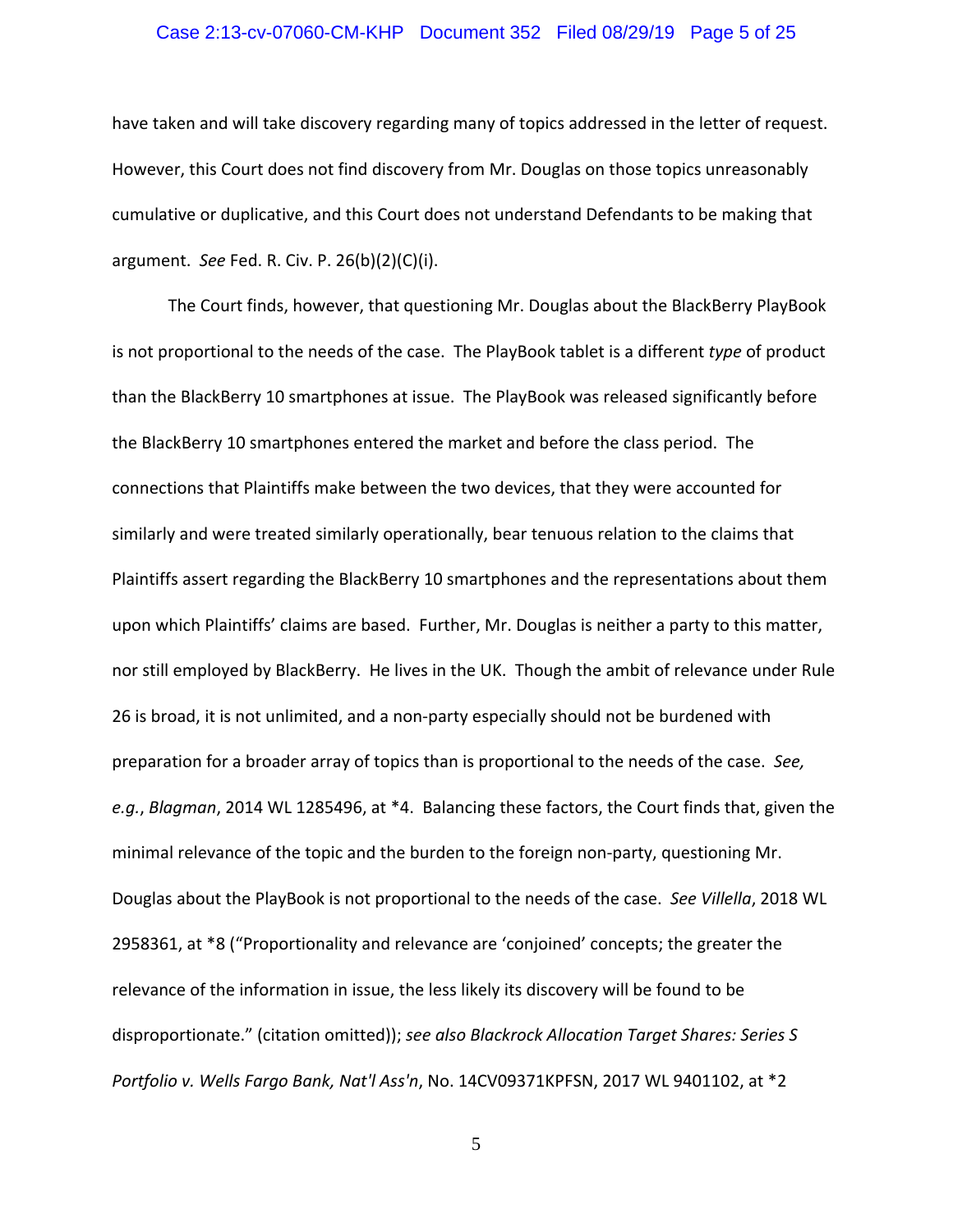### Case 2:13-cv-07060-CM-KHP Document 352 Filed 08/29/19 Page 6 of 25

(S.D.N.Y. Mar. 2, 2017) (("[T]o the extent a subpoena sweepingly pursues material with little or apparent [sic] or likely relevance to the subject matter it runs the greater risk of being found overbroad and unreasonable." (first alteration in original) (quoting *Concord Boat Corp. v. Brunswick Corp.*, 169 F.R.D. 44, 50 (S.D.N.Y. 1996))); *Sahu v. Union Carbide Corp.*, 262 F.R.D. 308, 317 (S.D.N.Y. 2009) ("As a general matter, courts are more sensitive to the burdens of discovery when they would be placed on third parties*.*").

Turning to Defendants' concerns regarding whether the letter of request is too broad and too "investigatory" for the UK courts to execute, the Court finds that "[s]uch a decision is best left to the judicial authorities in the [UK]." *Metso Minerals*, 2007 WL 1875560, at \*3. Though UK courts have denied letters rogatory for depositions as too broad and too investigatory, crafting a letter of request in compliance with the UK law is outside of the purview of this Court. *See, e.g.*, *Metso Minerals Inc. v. Powerscreen Int'l Distribution Ltd.*, No. CV 06‐1446ADSETB, 2008 WL 719243, at \*1 (E.D.N.Y. Mar. 18, 2008) (noting that a previous letter of request had been denied by the UK courts for being "overly broad and blatantly inconsistent with U.K. precedents governing pre‐trial discovery"); *Smith*, [2006] EWHC 916 (QB), ¶ 40 (denying a letter of request for seeking "an impermissible investigation"). Rather, the responsibility of this Court is to determine whether the letter of request should be issued given the principles of discovery under Rule 26. *See, e.g., Lantheus*, 841 F. Supp. 2d at 776 (collecting cases). The UK courts will make the determination of whether to enforce the letter of request pursuant to UK law. *See*, *e.g.*, *id.* at 777; *see also Crouch*, 2016 WL 4718431, at \*2 ("[W]hile the propriety of issuance of the [letter of request] is a matter for this Court, the decision of whether to execute [it] will be decided by the sovereign court to which [it] is addressed."). The topics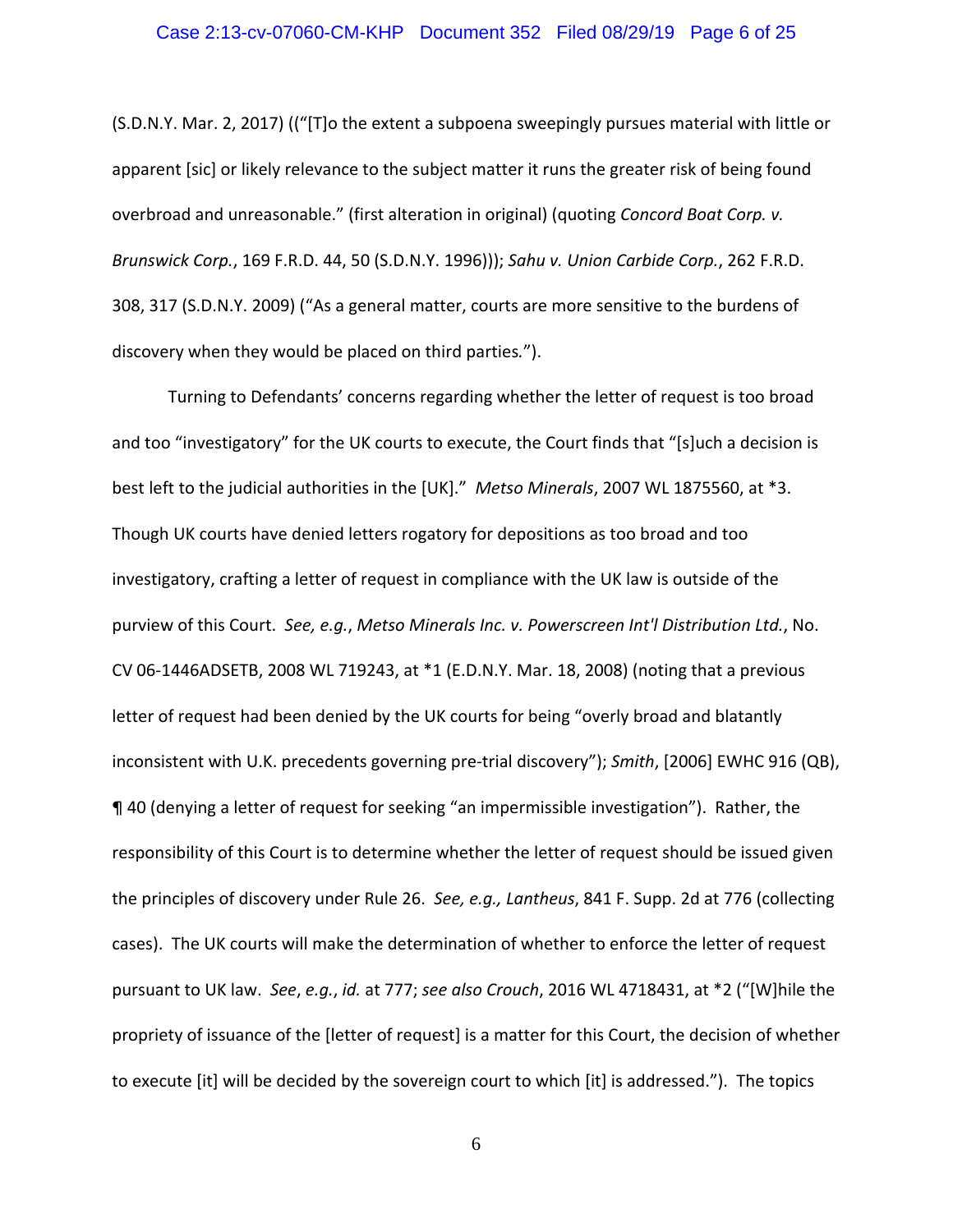### Case 2:13-cv-07060-CM-KHP Document 352 Filed 08/29/19 Page 7 of 25

included in the letter of request, except as to the BlackBerry PlayBook, are relevant under Rule 26, and thus the Court will issue the letter of request.

Defendants have also raised concerns that Plaintiffs' proposed letter of request improperly asks that the Court make factual findings. The Court has appended a version of the letter of request with its own edits which address Defendants' concerns and the Court's interest in ensuring the request is neutral as to the merits of this case. Plaintiffs are directed to input the revisions and file a clean version on ECF by **September 6, 2019**. Plaintiff shall also simultaneously email a .docx version of letter of request to Chambers.

Plaintiffs request that the Court de‐designate and unseal certain documents and portions of deposition transcripts, which have been designated Confidential pursuant to the Protective Order, for inclusion with the letter of request and submission to the UK courts. When a party challenges a Confidential designation, the producing party is "obliged to sustain the burden of establishing that good cause existed for continuing confidential treatment." *Salomon Smith Barney, Inc. v. HBO & Co.*, No. 98CIV8721(LAK), 2001 WL 225040, at \*1 (S.D.N.Y. Mar. 7, 2001); *accord Endo Pharm. Inc. v. Amneal Pharm., LLC*, No. 12 CIV. 8060 (TPG), 2016 WL 1732751, at \*9 (S.D.N.Y. Apr. 29, 2016). Defendants have not objected. The documents and testimony involve events that are six years in the past and involve a line of business in which BlackBerry no longer participates. The material at issue, insofar as they remain part of the revised letter of request, may give context to the UK courts when considering whether to execute the letter of request. Therefore, Plaintiffs' request to de‐designate is granted.

Plaintiffs further request that the Court compel Defendants to disclose Mr. Douglas's home address. Plaintiffs have stated that they know Mr. Douglas's business address but do not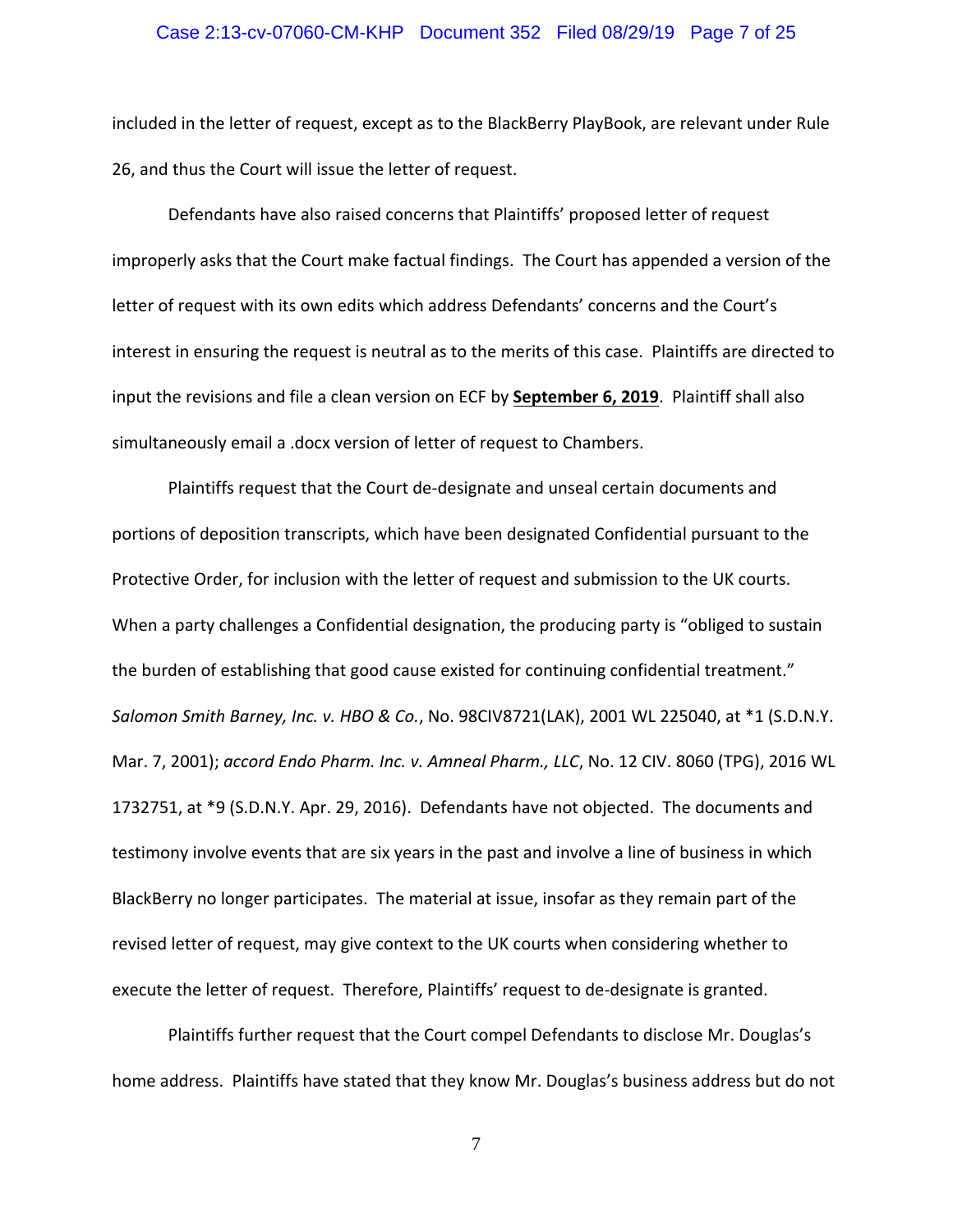### Case 2:13-cv-07060-CM-KHP Document 352 Filed 08/29/19 Page 8 of 25

have his home address or phone number. ECF No. 348, August 1, 2019 Conf. Tr. 51:11‐21**.** However, Defendants have represented that, under the European Union's General Data Protection Regulation, they are unable to disclose his address without his consent, which they have not received. Tr. 45:14-46:1. Thus, the Court denies Plaintiffs' request to compel Defendants to provide the witness's address.

### **CONCLUSION**

For the reasons above, Plaintiffs' request for the issuance of a letter of request is granted in part. By **September 6, 2019**, Plaintiffs will file a clean version of the appended revised letter of request and email a .docx version of the letter of request to Chambers. Plaintiffs' request to de-designate and unseal for the purposes of the letter of request is granted. The Clerk of Court is respectfully requested to terminate the motion at ECF No. 321.

### **SO ORDERED.**

Dated: August 29, 2019 New York, New York

Kathaine H Parker

KATHARINE H. PARKER United States Magistrate Judge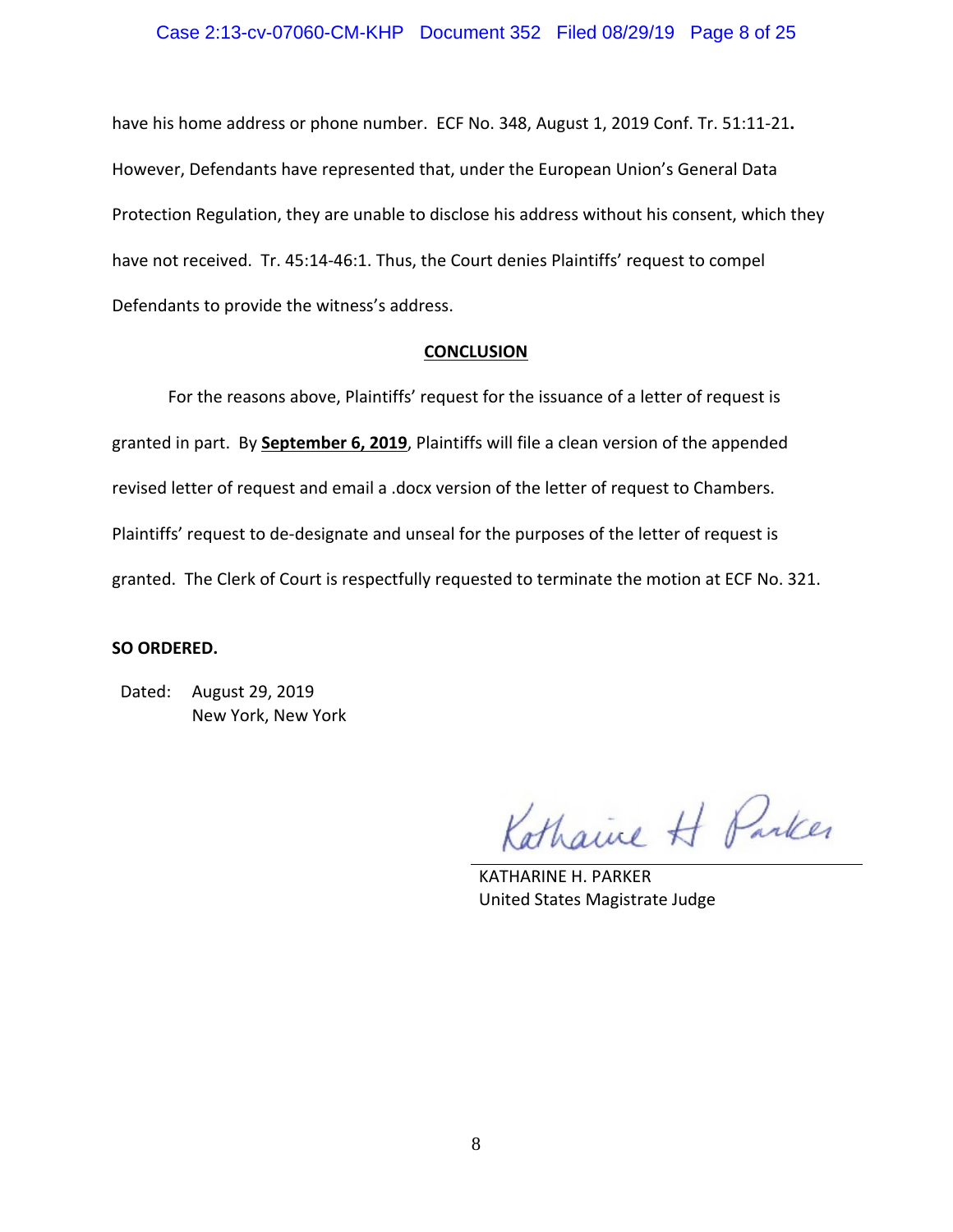)

)

)

### **UNITED STATES DISTRICT COURT SOUTHERN DISTRICT OF NEW YORK**

\_\_\_\_\_\_\_\_\_\_\_\_\_\_\_\_\_\_\_\_\_\_\_\_\_\_\_\_\_\_\_\_\_\_\_\_\_\_\_\_\_\_

MARVIN PEARLSTEIN, Individually And ) On Behalf of All Others Similarly Situated. **Case No. 2:13-CV-07060-CM-KHP** 

Plaintiff,  $\qquad \qquad$ )

 $\mathbf{v}\mathbf{s}$ .  $\qquad \qquad$  )

BLACKBERRY LIMITED (formerly known as ) RESEARCH IN MOTION LIMITED), THORSTEN HEINS, BRIAN BIDULKA,  $\qquad \qquad$  ) and STEVE ZIPPERSTEIN,  $($  $\overline{\phantom{a}}$ 

Defendants. \_\_\_\_\_\_\_\_\_\_\_\_\_\_\_\_\_\_\_\_\_\_\_\_\_\_\_\_\_\_\_\_\_\_\_\_\_\_\_\_\_\_)

# **REQUEST FOR INTERNATIONAL JUDICIAL ASSISTANCE PURSUANT TO THE HAGUE CONVENTION OF 18 MARCH 1970 ON THE TAKING OF EVIDENCE ABROAD IN CIVIL OR COMMERCIAL MATTERS**

The United States District Court for the Southern District of New York (the "Court") presents its compliments to the appropriate judicial authority of the United Kingdom and respectfully requests international judicial assistance to obtain evidence in the form of an oral examination under oath from William Douglas ("Mr. Douglas"), who was the Vice President of Global Commercial Strategy at BlackBerry Limited ("BlackBerry"), to be used at trial in a civil lawsuit before this Court in the above-caption action (the "Action"). A trial date has not yet been set, but pre-trial fact discovery is to be completed by September 17, 2019. November 25, 2019.

This request is made pursuant to the Hague Convention of 18 March 1970 on the Taking of Evidence Abroad in Civil or Commercial Matters, as adopted and implemented at 28 U.S.C. §1781 and the Evidence (Proceedings in Other Jurisdictions) Act 1975 c.34. This Court is a competent court of law and equity which properly has jurisdiction over this civil proceeding. Plaintiffs believe Mr. Douglas has knowledge on the topics set forth in Section 8.a. He is located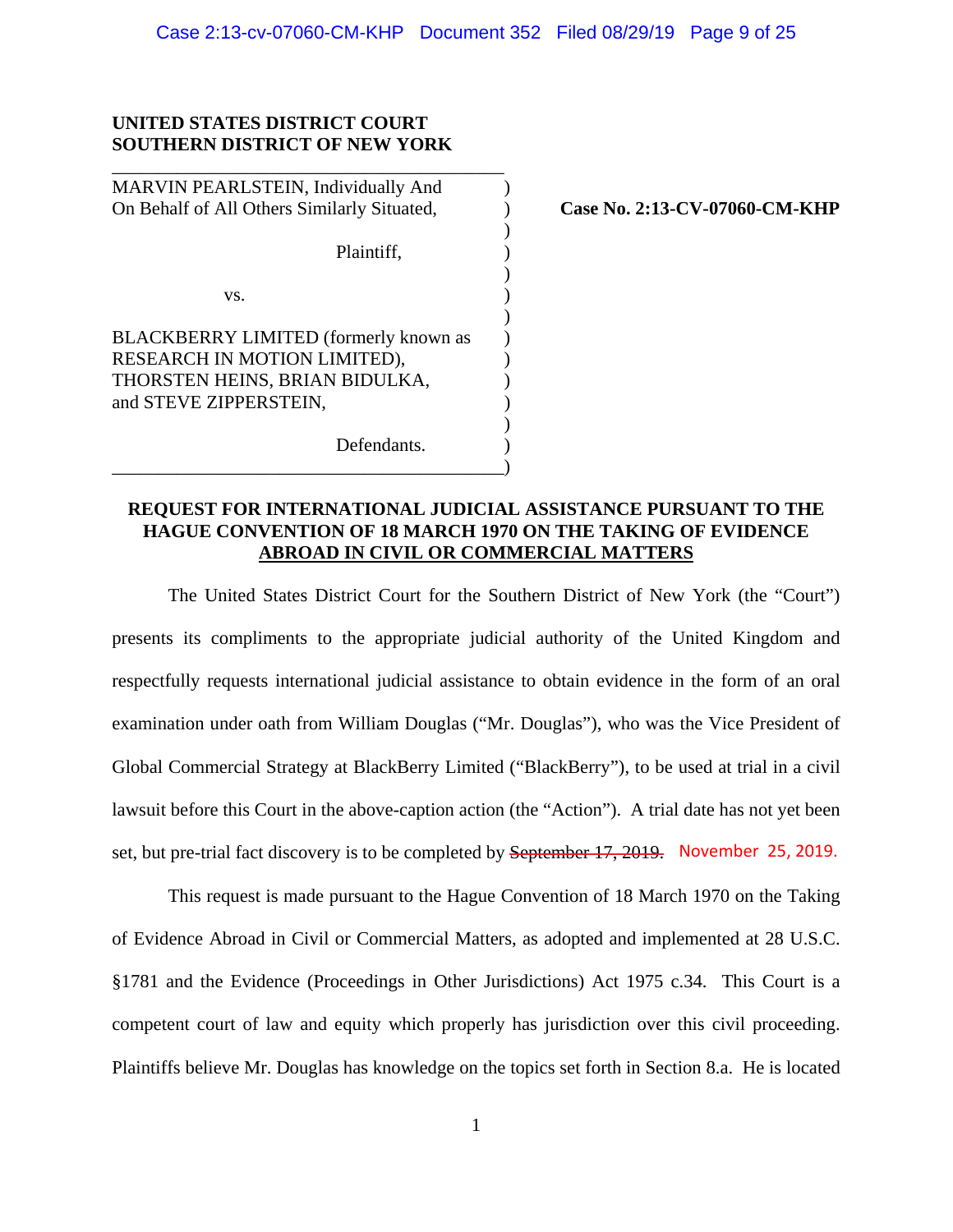in London, England, United Kingdom.

Plaintiffs assert that the testimony of this witness is intended for use at trial and is relevant and important to the claims and defenses asserted in this Action, as discussed in detail herein. The testimony sought here goes to the heart of the significant issues of fact and law that will influence the final determination of the existence, non-existence, and/or extent of any liability. This request is made with the understanding that it will in no way require any person to commit any offense, or to undergo a broader form of inquiry than he would if the litigation were conducted in England. In the proper exercise of its authority, this Court has determined that the testimony sought from Mr. Douglas as described herein cannot be secured except by the intervention of the appropriate judicial authority of the United Kingdom, as Mr. Douglas is neither domiciled nor doing business in the United States. is relevant to may

## **1. Sender**

The Honorable Katharine H. Parker United States Magistrate Judge United States District Court for the Southern District of New York 500 Pearl Street New York, NY 10007-1312 United States of America

# **2. Central Authority Of The Requested State**

Central Authority for the United Kingdom The Senior Master Foreign Process Section Room E16 Royal Courts of Justice Strand, London WC2A 2LL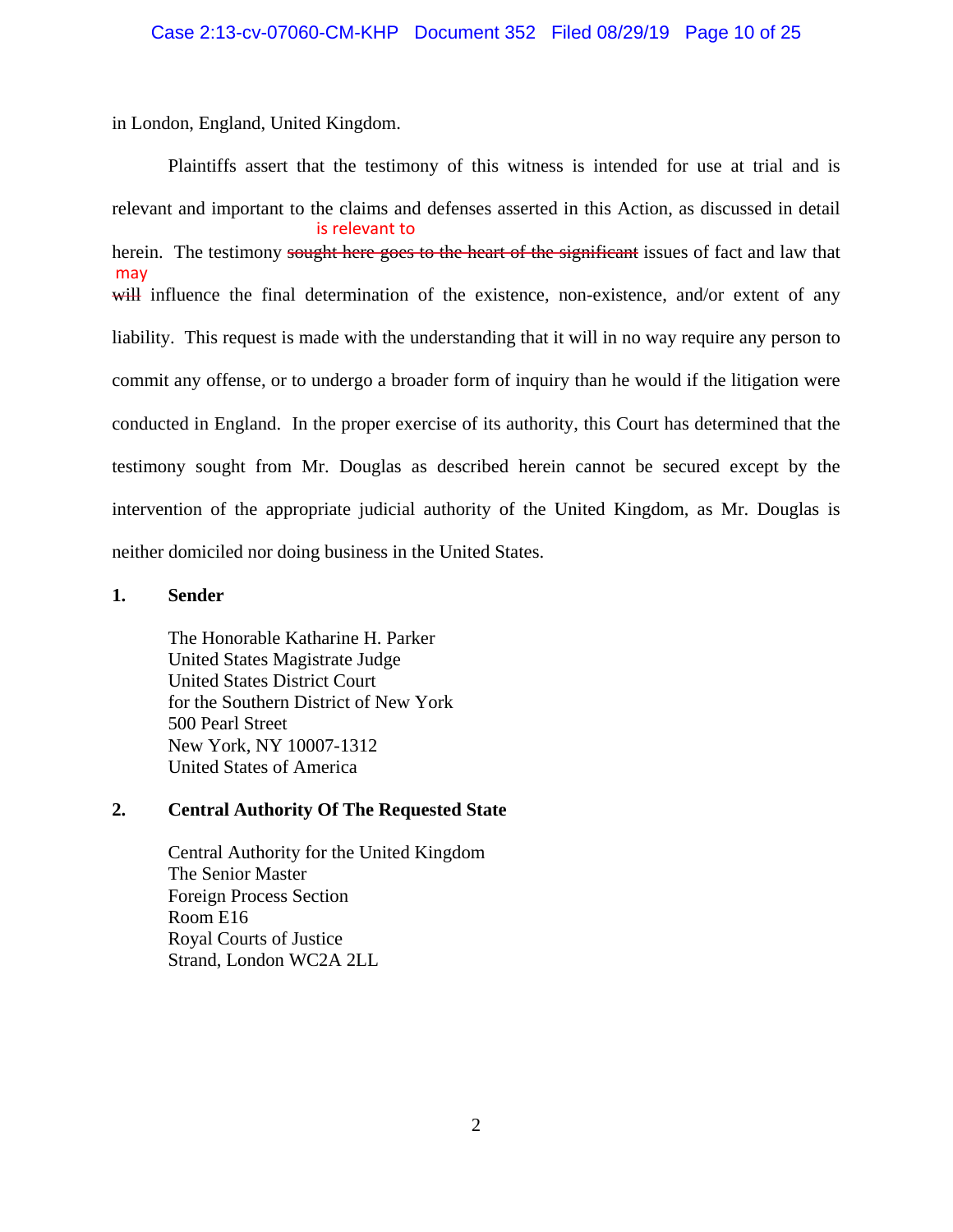# **3. Person To Whom The Executed Request Is To Be Returned**

Kim E. Miller J. Ryan Lopatka KAHN SWICK & FOTI, LLC 250 Park Avenue, Suite 2040 New York, NY 10177 Tel.: (212) 696-3730

# **4. Specification Of The Date By Which The Requesting Authority Requires Receipt Of The Response To The Letter Of Request**

As soon as reasonably practicable in order to ensure that evidence may be obtained November 25, 2019. before the deadline for pre-trial fact discovery to be completed, currently set for September 17,

2019.

# **IN CONFORMITY WITH ARTICLE 3 OF THE CONVENTION, THE UNDERSIGNED APPLICANT HAS THE HONOR TO SUBMIT THE FOLLOWING LETTER REQUEST:**

# **5.a. Requesting Judicial Authority**

United States District Court for the Southern District of New York 500 Pearl Street New York, NY 10007-1312 United States of America

## **5.b. To The Competent Authority Of**

England, United Kingdom

# **5.c. Name Of The Case And Any Identifying Number**

*Pearlstein v. Blackberry Limited, et al*., No. 2:13-cv-07060 (CM) (KHP) (S.D.N.Y.)

## **6. Names And Addresses Of The Parties And Their Representatives**

**a.** Lead Counsel for Lead Plaintiffs Todd Cox and Mary Dinzik and the Class:

KAHN SWICK & FOTI, LLC Kim E. Miller J. Ryan Lopatka 250 Park Avenue, Suite 2040 New York, NY 10177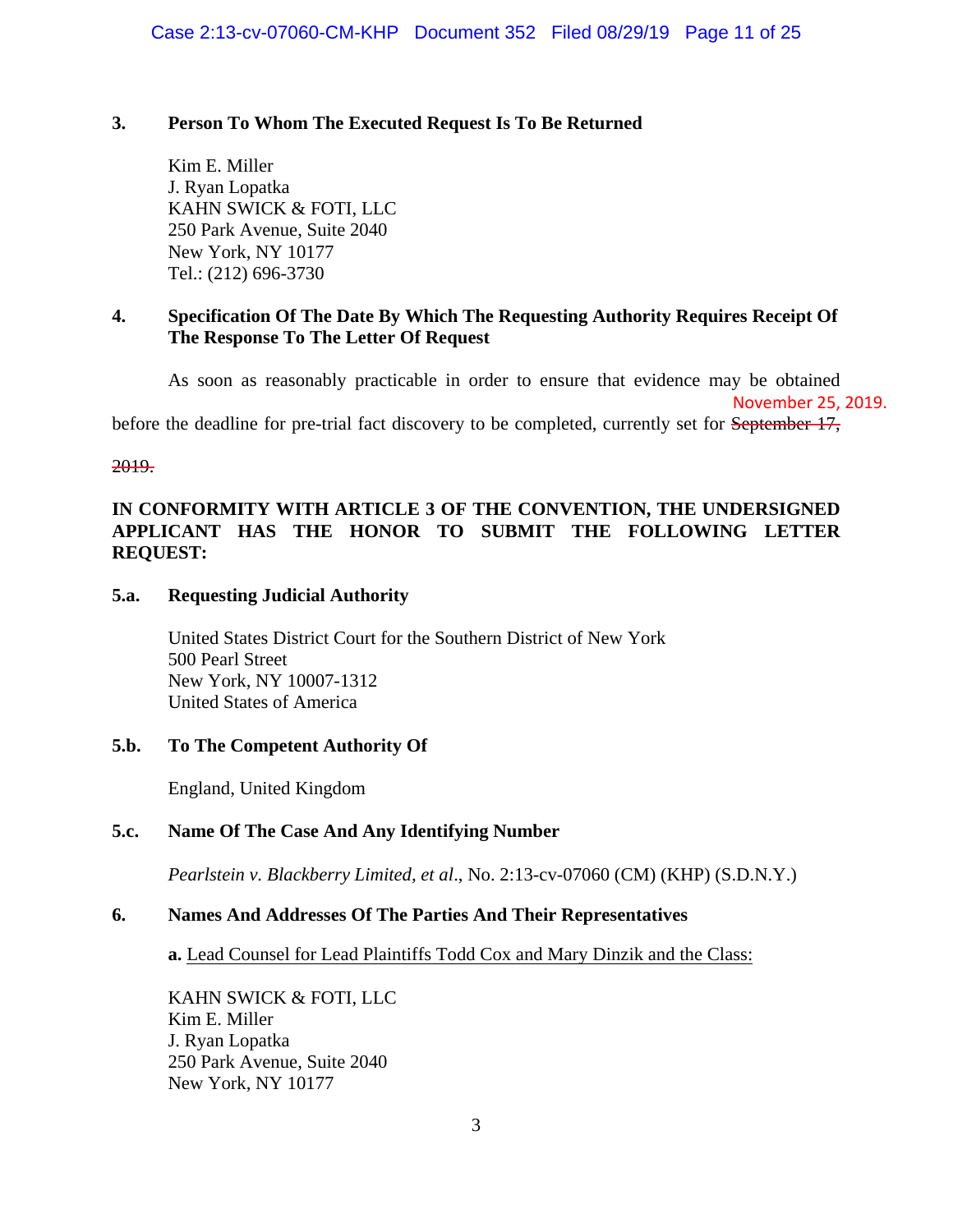## Case 2:13-cv-07060-CM-KHP Document 352 Filed 08/29/19 Page 12 of 25

-and-

Lewis S. Kahn 1100 Poydras Street, Suite 3200 New Orleans, LA 70163

### Counsel for Additional Plaintiffs Yong M. Cho, Batuhan Ulug and the Class

BROWER PIVEN A Professional Corporation David A.P. Brower 136 Madison Avenue, 5<sup>th</sup> Floor New York, NY 10016

**b.** Counsel for Defendants BlackBerry Limited, Thorsten Heins, Brian Bidulka and Steve Zipperstein

MORRISON & FOERSTER LLP Dan Marmalefsky 707 Wilshire Boulevard Los Angeles, California 90017

-and-

Joel C. Haims James J. Beha II 250 West 55th Street New York, New York 10019

### **7.a. Nature Of The Proceedings**

This is a civil Action pending in the United States District Court for the Southern District

of New York under Sections 10(b) and 20(a) of the Securities Exchange Act of 1934 ("Exchange

Act") and Rule 10b-5 promulgated thereunder. 15 U.S.C. §§78j(b), 78t(a); 17 C.F.R. §240.10b-

5. Plaintiffs have survived Defendants' motions to dismiss and the Action is currently at the pre-

trial fact discovery stage until September 17, 2019. Some of the Plaintiffs' claims survived Defendants' motion to dismiss. The parties are actively

### **7.b. Summary Of The Claims**

conducting fact discovery on the surviving claims in anticipation of trial.

Plaintiffs are alleged purchasers, or assignees of purchasers, of BlackBerry common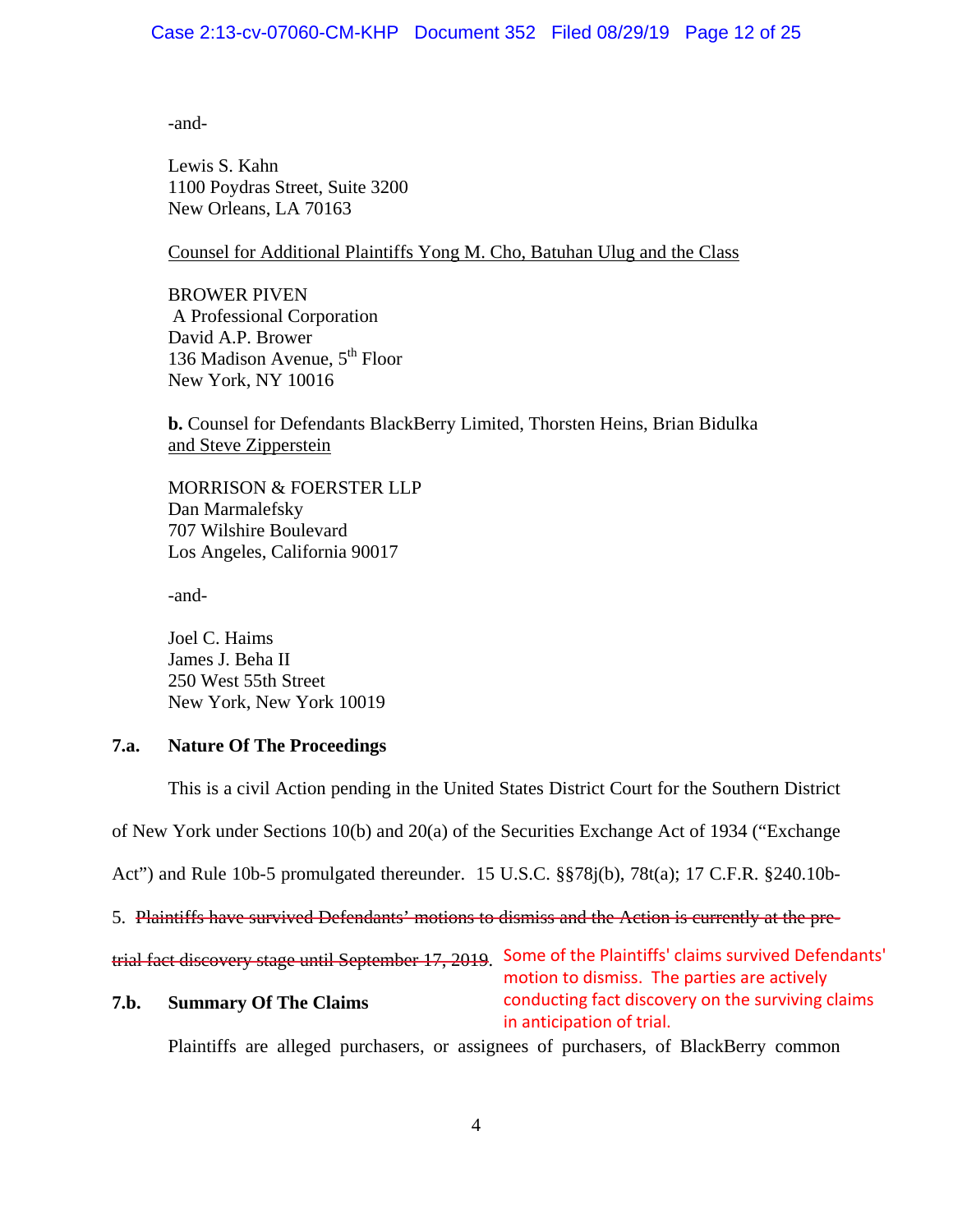# Case 2:13-cv-07060-CM-KHP Document 352 Filed 08/29/19 Page 13 of 25

stock.<sup>1</sup> Plaintiffs allegedly suffered significant investment losses in connection with Defendants' alleged misrepresentations and omissions concerning the purported success of BlackBerry 10 Devices (BlackBerry Z10 and Q10 smartphones), BlackBerry's recognition of revenue and BlackBerry's compliance with Generally Accepted Accounting Principles.

Plaintiffs allege that the truth regarding these alleged misrepresentations began to emerge on June 28, 2013, when, prior to the opening of the market, BlackBerry filed its 1st quarter fiscal 2014 financial report for the period ending June 1, 2013, wherein the Company posted a loss for the quarter, revealed it shipped 2.7 million new BlackBerry 10 Devices, and disclosed that BlackBerry 10 Devices made up 40% of the Company's total smartphone shipments in the period. Plaintiffs allege that these were discouraging figures given that this was the first full quarter that the new smartphones were on sale. Plaintiffs also allege that the market reacted swiftly and negatively to the disclosure, which Plaintiffs allege partially revealed the truth behind Defendants' alleged misrepresentations regarding BlackBerry 10 Devices.

As these revelations came to light, however, Plaintiffs allege Defendants continued to mislead the market regarding BlackBerry 10 Devices and to downplay the significance of the first quarter fiscal 2014 results. Finally, on September 20, 2013, the last day of the Class Period (March 28, 2013 to September 20, 2013), Plaintiffs allege that the full truth emerged when BlackBerry issued a press release announcing its preliminary second quarter fiscal 2014 results. BlackBerry disclosed that it expected to report a primarily non-cash, pre-tax charge against inventory and supply commitments in the second quarter of approximately \$930 million to \$960 million, which was primarily attributable to BlackBerry 10 Devices. Plaintiffs seek to recover

<sup>&</sup>lt;sup>1</sup> The factual assertions set forth herein are Plaintiffs' allegations, which the Defendants dispute, and do not represent the Court's factual findings.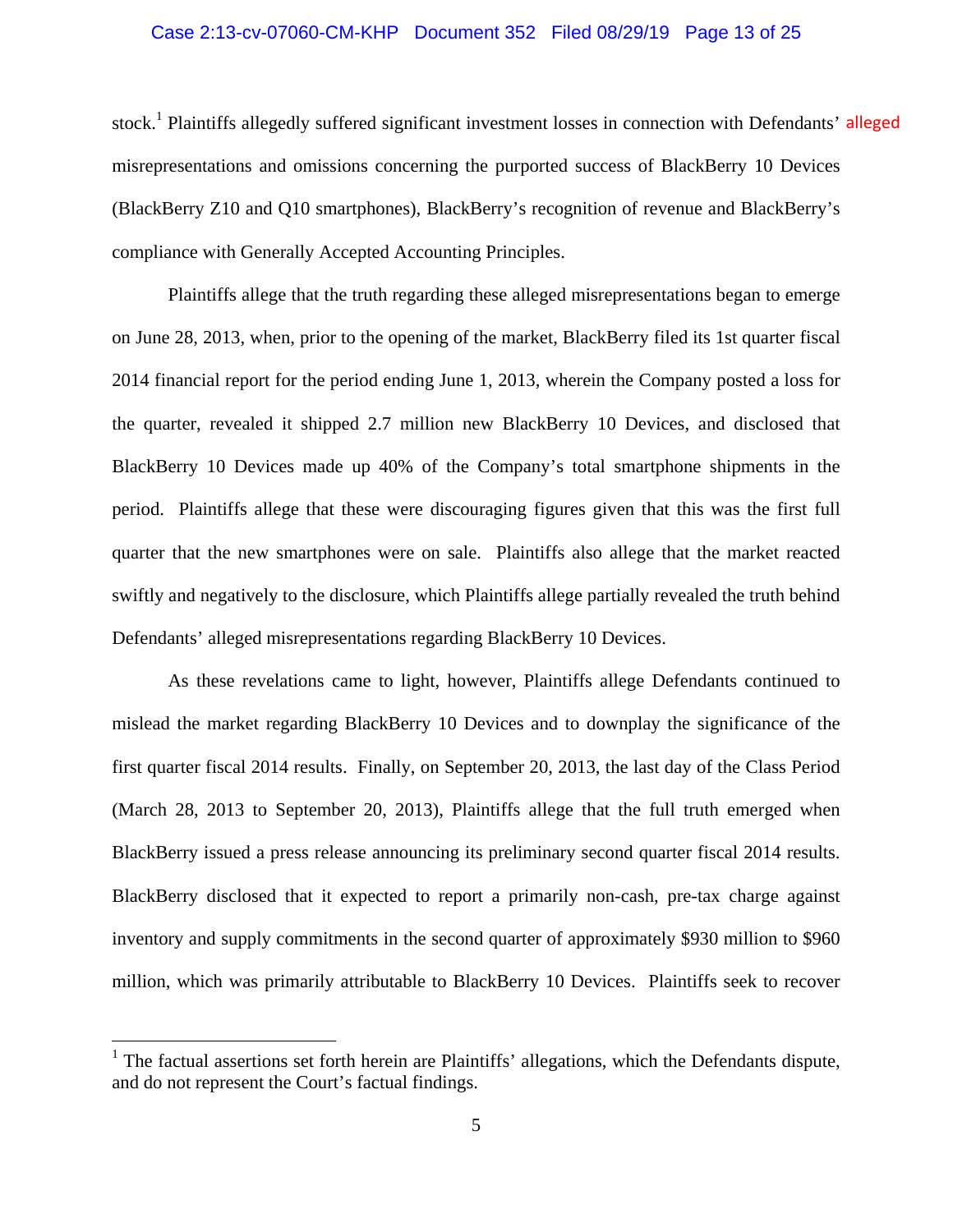### Case 2:13-cv-07060-CM-KHP Document 352 Filed 08/29/19 Page 14 of 25

investment losses they allegedly suffered as a result of Defendants' alleged fraud as described above.

#### **7.c. Summary Of Defenses Or Counterclaims**

Defendants have denied Plaintiffs' allegations and have asserted numerous affirmative defenses, including, *inter alia*: failure to state a claim; failure to allege a misstatement; the applicable statutes of limitations and/or repose bar the claims; Plaintiffs' damages, if any, resulted from acts of third parties; Plaintiffs cannot show damages; Plaintiffs' claims are barred because the matters alleged to be misleading were publicly disclosed; Plaintiffs have failed to plead justifiable reliance; the presumption of reliance does not apply; the safe harbor protects Defendants' forward-looking statements; the alleged misstatements fall within the "bespeaks caution" doctrine; Plaintiffs have failed to allege materiality; there is a lack of impact on market price; and Plaintiffs' claims are barred by the Defendants' right to petition the government for redress. There are no counterclaims.

Plaintiffs and Defendants currently are engaged in pre-trial discovery, where the parties exchange information concerning their claims and defenses. The Court accordingly has not finally addressed the merits of Plaintiffs' allegations.

### **7.d. Other Necessary Information Or Documents**

According to BlackBerry's counsel, upon termination of his employment, Mr. Douglas entered into a separation agreement with BlackBerry UK Limited, a wholly-owned subsidiary of BlackBerry, a company incorporated and registered in England and Wales. This agreement was entered into months after this Action was initiated. His agreement addresses giving relevant evidence in connection with "any … investigation, regulatory proceedings, and threatened or actual litigation," as follows: His agreement obliges him to cooperate with BlackBerry in connection with litigation insofar as it states: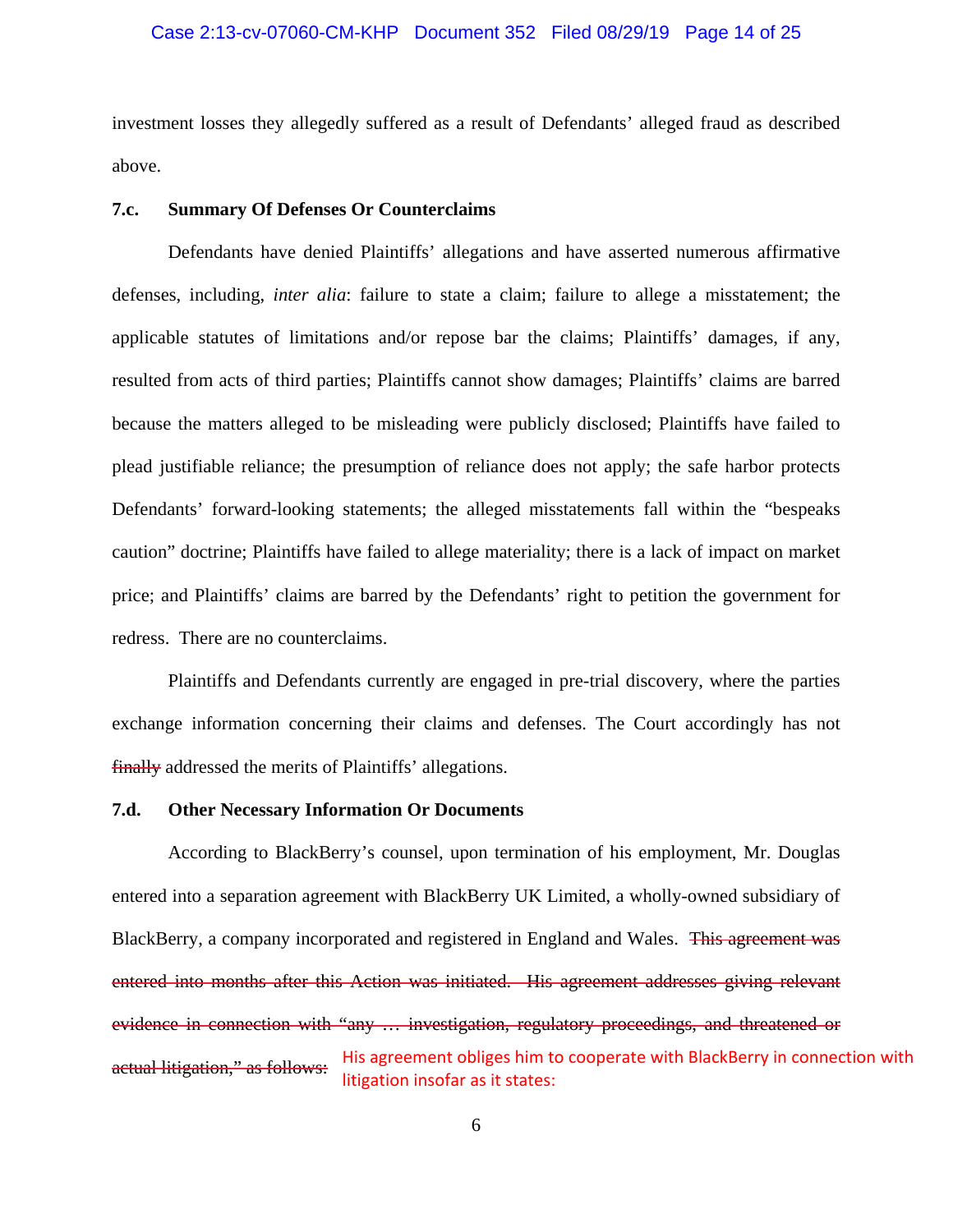On the request of the Company or any Group Company, the Employee will assist in any internal investigation, regulatory proceedings, and threatened or actual litigation where the Employee has in his/her possession or knowledge any facts or other matters which the Company or any Group Company reasonably considers is relevant to such investigation, proceedings or litigation (including but not limited to giving witness statements/affidavits, meeting with legal and other professional advisors and attending any hearing and giving evidence).

The email from BlackBerry's counsel referencing the agreement is attached as Exhibit A.

The transcript excerpts from the June 27, 2019 hearing before The Honorable Katharine H. Parker during which BlackBerry's counsel stated that he would not oppose the deposition of Mr. Douglas and during which the Court heard arguments relevant to the deposition of Mr. Douglas is attached as Exhibit B hereto (and references to it are to "Tr.\_"). *See* Tr. 36:25-37:19; Tr. 39:1- 9; 39:12-19. The Confidentiality Agreement and Stipulated Protective Order entered in this Action by the U.S. District Court for the Southern District of New York on June 19, 2018 is attached as Exhibit C hereto. The Second Consolidated Amended Class Action Complaint for Violations of Federal Securities Laws is attached as Exhibit D hereto. The Decision and Order Denying Defendants' Motion to Dismiss the Second Amended Complaint and Request for Oral Argument on the Motion is attached as Exhibit E hereto. pertaining to the proposed

### **8.a. Evidence To Be Obtained Or Other Judicial Act To Be Performed**

It is requested that the appropriate judicial authority of the United Kingdom compel the testimony of Mr. Douglas, under oath, on the following topics, of which Plaintiffs claim that he has knowledge according to Plaintiffs' investigation to date, for the period of January 1, 2012 to December 31, 2013, limited to product marketing, commercial strategy and planning, budget planning, strategic pricing, marketing analytics, and competitive intelligence in connection with the launch, sales and marketing of the BlackBerry 10 Devices in Europe, Canada and the United States: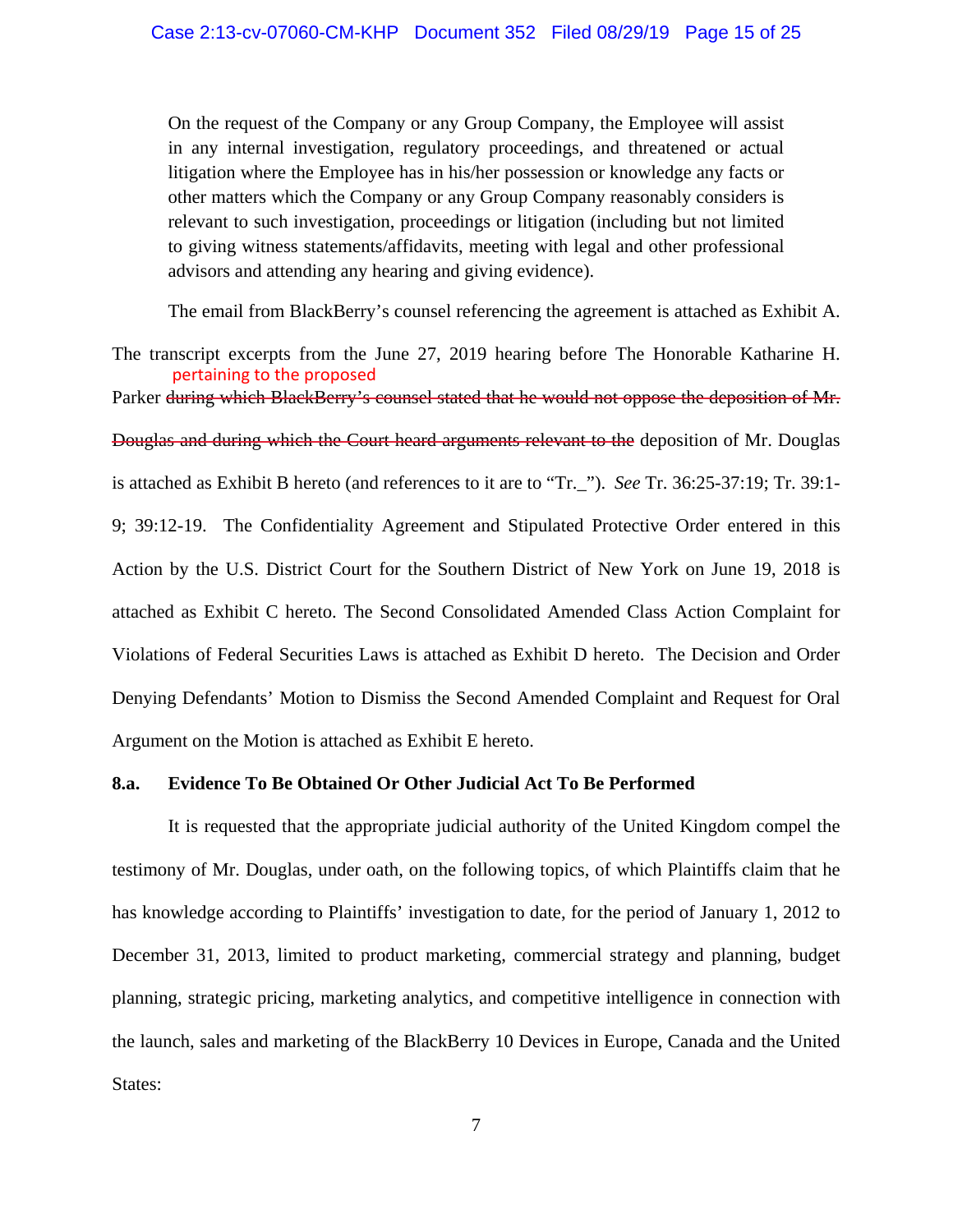- 1. Information on BlackBerry's budgets for BlackBerry 10 Devices.
- 2. Information regarding BlackBerry's allocation of the marketing budgets for BlackBerry 10 Devices.
- 3. Information regarding BlackBerry's marketing spend processes for BlackBerry 10 Devices.
- 4. Information on BlackBerry's commercial strategies for BlackBerry 10 Devices.
- 5. Information regarding global smartphone handset marketing trends.
- 6. Information regarding global sales and marketing trends for BlackBerry 10 Devices.
- 7. Information regarding the commercial success, or lack thereof, related to the sales of BlackBerry 10 Devices.
- 8. Information regarding the commercial viability, or lack thereof, related to the sales of BlackBerry 10 Devices.
- 9. Information regarding the commercial success, or lack thereof, related to the sales of the BlackBerry PlayBook.
- 10. Information regarding the commercial liability, or lack thereof, related to the sales of the BlackBerry PlayBook.
- 11. Information related to any issues with respect to inventory levels for BlackBerry 10 Devices.
- 12. Information on global smartphone handset market shares.
- 13. Information on market share for BlackBerry 10 Devices.
- 14. Information on smartphone handset sales trends.
- 15. Information on sales and revenue targets for BlackBerry 10 Devices.
- 16. Information related to global smartphone handset return rates.
- 17. Information related to return rates for BlackBerry 10 Devices.
- 18. Information related to sell-through revenue recognition for BlackBerry 10 Devices.
- 19. Information related to sell-in revenue recognition for BlackBerry 10 Devices.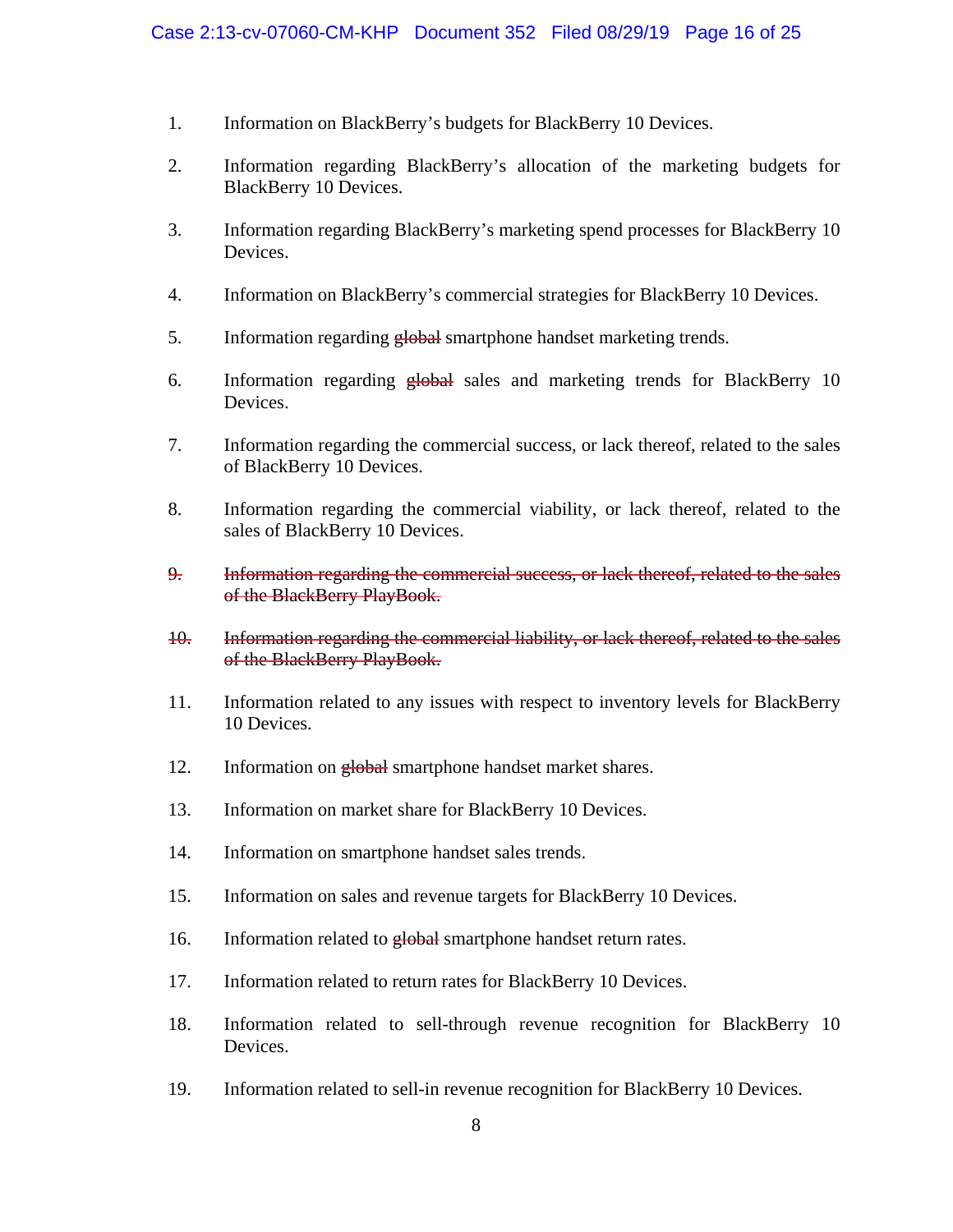- 20. Information relating to global smartphone handset remorse returns.
- 21. Information related to remorse returns of BlackBerry 10 Devices.
- 22. Information related to defect returns of BlackBerry 10 Devices.
- 23. Information related to returns based on dissatisfaction, and reasons thereto, of BlackBerry 10 Devices.
- 24. Information regarding BlackBerry's revenue recognition policy(ies), and the application(s) thereof.
- 25. Information regarding global smartphone handset pricing.
- 26. Information regarding pricing of BlackBerry 10 Devices.
- 27. Information regarding discounting of BlackBerry 10 Devices.
- 28. Information relating to BlackBerry's concessions and other inducements provided to carriers and distributors of BlackBerry 10 Devices.
- 29. Information relating to agreements between BlackBerry and carriers and distributors relating to sales and marketing of BlackBerry 10 Devices.
- 30. Information regarding BlackBerry's returns on investment with respect to BlackBerry 10 Devices.
- 31. Information regarding the knowledge of BlackBerry senior management of topics 1-30 above.
- 32. Information regarding the existence and location of documents evidencing the matters covered in topics 1-30 above.

### **8.b. Purpose Of The Evidence Or Judicial Act Sought**

Plaintiffs claim that Mr. Douglas' deposition is necessary in order to formally obtain evidence for trial in support of the claims asserted by Plaintiffs and the class in the lawsuit, including for establishing "scienter" – that Defendants acted with the required state of mind under Section 10(b) of the Exchange Act, in that they had knowledge of facts or access to information contradicting their public statements during the Class Period, including regarding the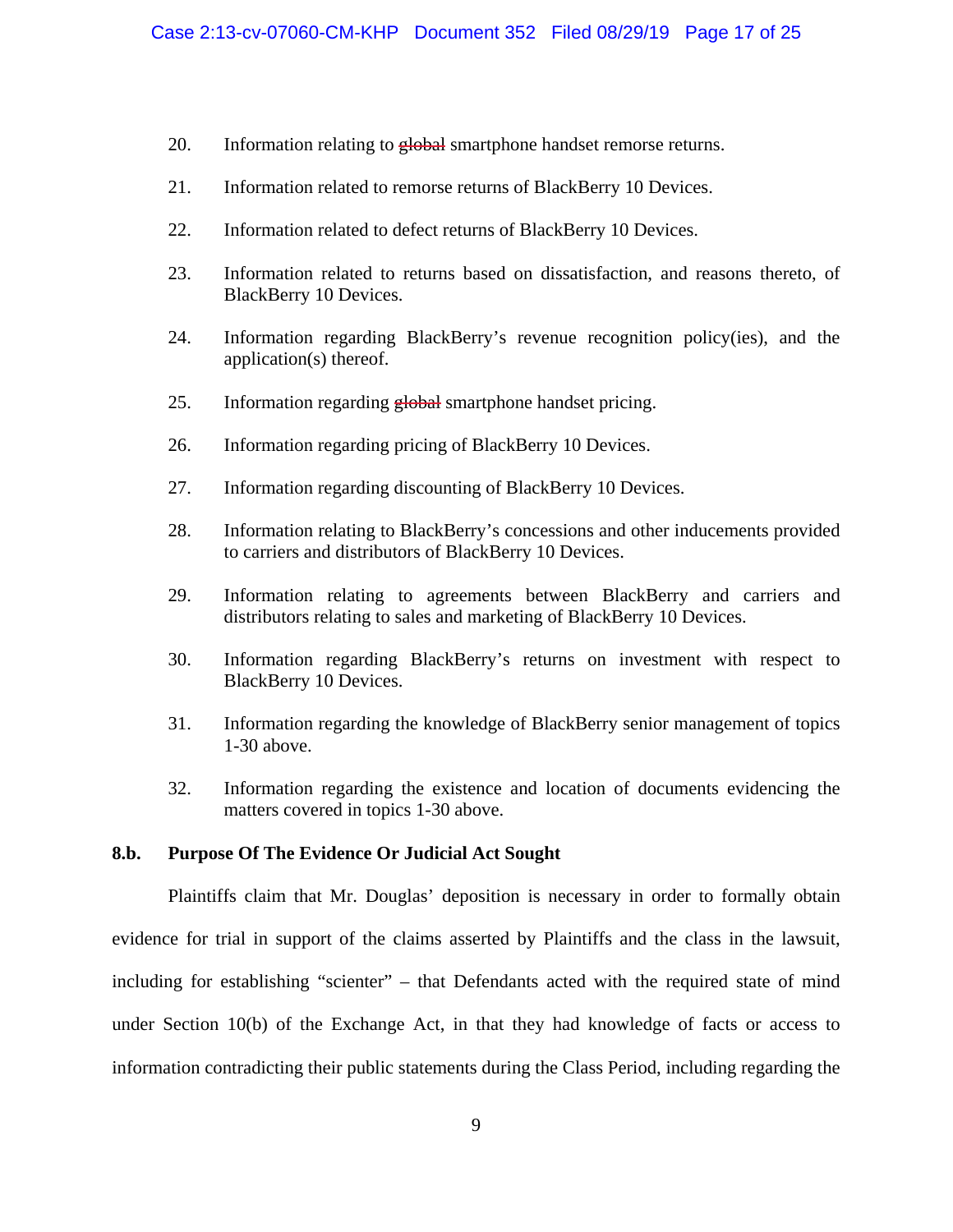#### the success/failure of the

failed worldwide launch of the BlackBerry 10 Devices, and that the statements and omissions were false when made. While this Court expresses no view at this time as to the merits or ; however, the evidence sought is otherwise raised by the parties in the above-captioned case, it believes the evidence sought here relevant to Plaintiffs' claims under the relevance standard of the Federal Rules of Civil Procedure will be relevant to and either probative or not of material facts relevant to the parties' claims and and probative regarding a material element of Plaintiffs' claims against Defendants. defenses for use in trial in respect to those issues.

The Court has also heard arguments from counsel on both sides regarding the deposition of Mr. Douglas, and BlackBerry's counsel has stated on the record that he does not oppose Mr. Douglas being deposed. *See* Tr. 39:1-9 (noting that BlackBerry does not object to a deposition). Finally, during the hearing, the parties and the Court discussed the basis on which the English Courts operate, and the basis of this Request. *See* Tr. 36:25-37:19; 39:12-19.

Mr. Douglas resides in the United Kingdom and, according to his LinkedIn profile, served as a Business Management Director at BlackBerry from December 2005 to 2008 in the United Kingdom, the Director of EMEA Product Management from 2008 to April 2011 in the United Kingdom, and the Senior Director of EMEA Regional Planning & Operations from April 2011 to June 2012 in the United Kingdom, after which time he served as BlackBerry's Vice President of Global Commercial Strategy from May 2012 to April 2014. In his Vice President role, he reported to the Chief Market Officer and his global duties included, *inter alia*, product marketing, commercial strategy and planning, budget planning, strategic pricing, marketing analytics, and competitive intelligence. Defendants' counsel has also confirmed that Mr. Douglas was "a marketing person with oversight for marketing in Europe." Tr. at 30:24-31:1. Further, BlackBerry's former Chief Marketing Officer, Frank Boulben, during his May 3, 2019 testified deposition made clear that Mr. Douglas has unique knowledge regarding BlackBerry's revenue recognition accounting and commercial strategy. *See* Transcript from the Deposition of Frank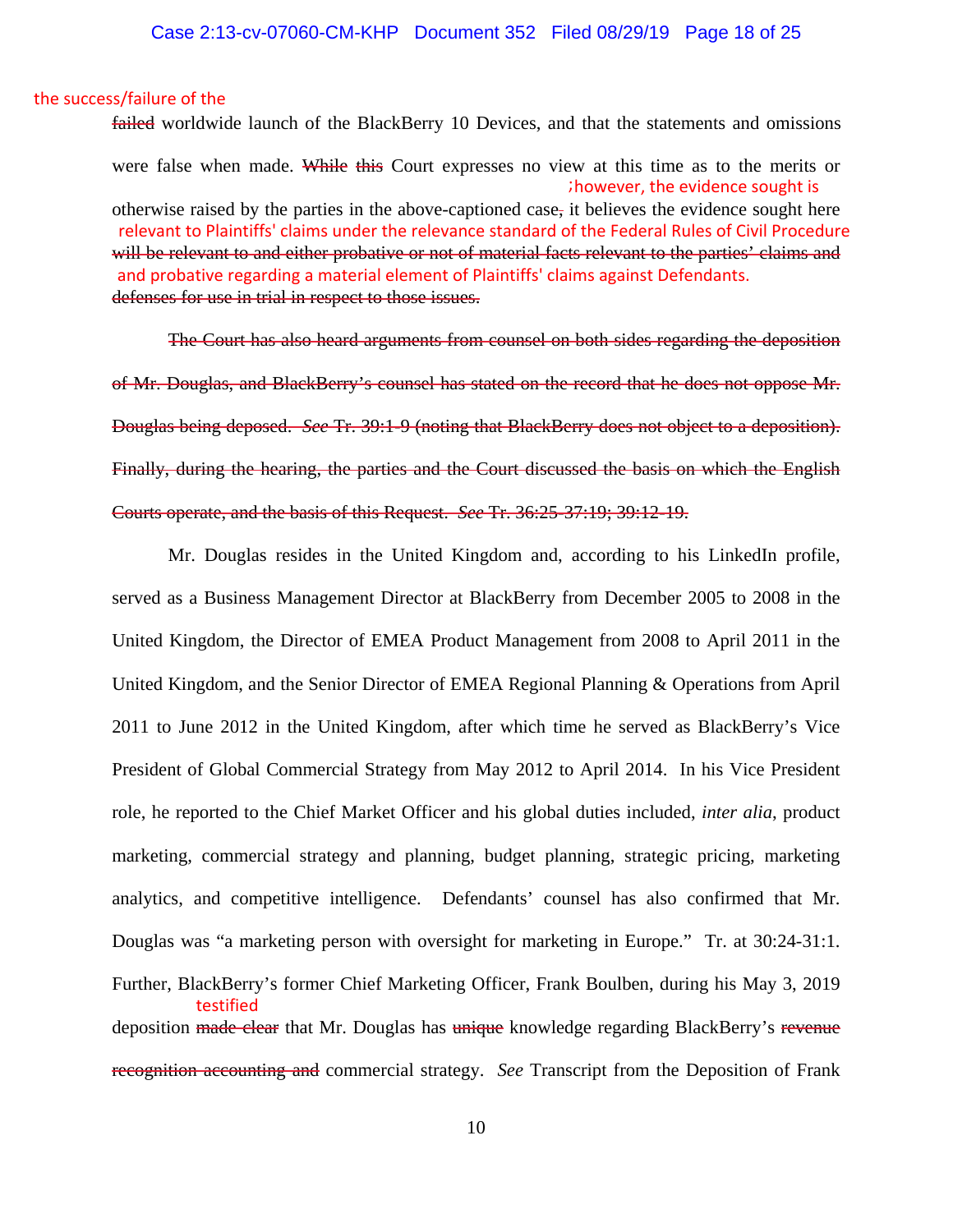### Case 2:13-cv-07060-CM-KHP Document 352 Filed 08/29/19 Page 19 of 25

Boulben (attached as Exhibit F hereto) at 70:23-25 ("Commercial strategy was led by . . . William Douglas. He had multiple responsibilities"); 71:2-12 (stating that Mr. Douglas was responsible for understanding marketing trends in different countries, analyzing return on investment, and allocating the marketing budget); 202:11-13 ("Typically on [accounting] matters I would follow Will['s] recommendation, as Will was working closely with our finance organization.").

Further, Plaintiffs contend, according to Plaintiffs' review of documents to date, that Mr. Douglas was in a position to have direct knowledge of the details of BlackBerry 10 Devices' global marketing, inventory levels, sales, and returns and accounting, which is evidenced by, *inter alia*, his responsibilities and communications regarding marketing, pricing, discounting, inventory and revenue recognition accounting. Plaintiffs believe that the sample of documents described below are exemplary of Mr. Douglas's frequent exchanges regarding the limited topics Plaintiffs seek to have Mr. Douglas testify about and Plaintiffs believe that Mr. Douglas can reasonably be expected to have the evidence on the topics mentioned. Plaintiffs also believe that the relevant testimony from Mr. Douglas, including the marketing, pricing, discounting, and revenue recognition accounting goes directly to Defendants' knowledge of facts or access to information contradicting their public statements, and Plaintiffs believe the testimony is necessary for the trial that will occur. .

#### indicates

According to Plaintiffs, an email from January 14, 2013 confirms that Mr. Douglas sent out weekly updates on commercial strategy including, *inter alia*, quantity of approved carrier commercial offers, quota and budget discussions, marketing efficiencies, including countryspecific marketing, and regional business reviews with sales and marketing teams. *See*  BBPearlstein\_00301290-91 (Exhibit G); *see also* BBPearlstein\_00302200-01 (Exhibit H)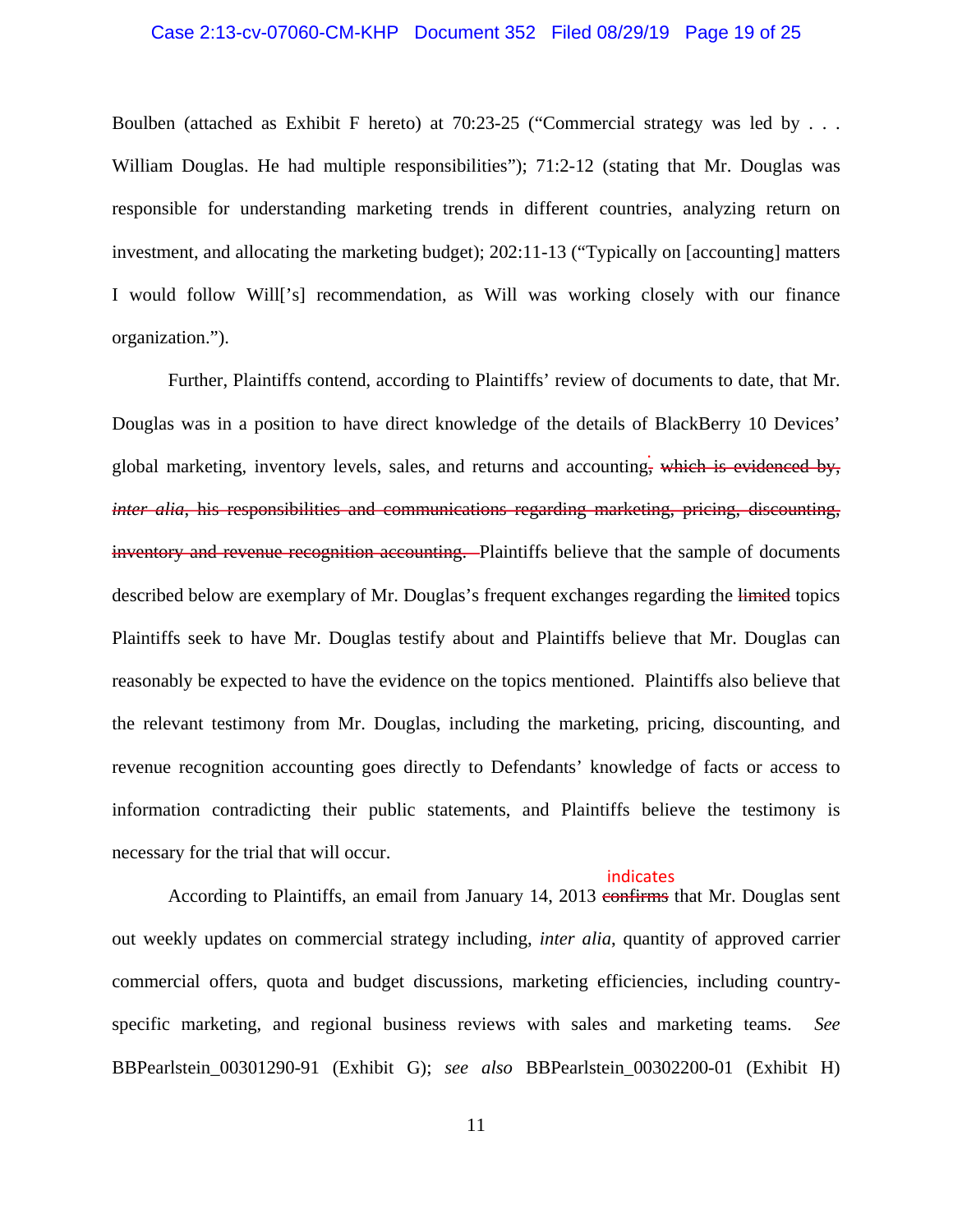### Case 2:13-cv-07060-CM-KHP Document 352 Filed 08/29/19 Page 20 of 25

(emails from March 1 to March 4, 2013 regarding first quarter 2013 budget; Mr. Douglas: "we are basically out of money now in Q1" and "We have basically no money for business cases this quarter and the sales teams are largely behind quota so they will be pushing business cases."); BBPearlstein\_00328943-45 (Exhibit I) (emails from April 24, 2013 regarding marketing spend breakdowns by country; Mr. Douglas is named as the "functional owner" of actions to "operationalize on 8-9 countries" and define the process; Mr. Douglas is named the lead on marketing budgeting and reporting process).

 Plaintiffs contend that emails from February 1, 2013 evidence that Mr. Douglas was in the center of tracking market share. *See* BBPearlstein 00254377 (Exhibit J) (Mr. Douglas: "In the numbers I'm showing we NEED the kind of numbers we are seeing from the UK in all our strong markets from day one just to hit my numbers . . . "; "I really think we need to think twice about turning our attention to opex before we have a careful think strategy about whether FY14 is an investment year (lower EPS thinking and drive share) or not."); BBPearlstein\_00121730-33 (Exhibit K) (emails from February 10, 2019 regarding market share scenarios; Mr. Douglas: "40M is an aggressive plan. 41.7M-42M is a top end stretch we should work toward. 44M is out of reach.").

Plaintiffs further contend that, based on other emails, Mr. Douglas had access to information on return rates, market analysis for every country that was being launched in certain quarters, information on pricing, subsidies and market share, and was person who advised on revenue recognition and accounting. *See* BBPearlstein\_00118843-44 (Exhibit L) (emails from February 26, 2013 to March 4, 2013 stating that Mr. Douglas has requested return rates be included in weekly updates to him); BBPearlstein 00557506-08 (Exhibit M) (emails from April 11 to April 12, 2013 regarding return rates; requesting Mr. Douglas to look at "global trends" for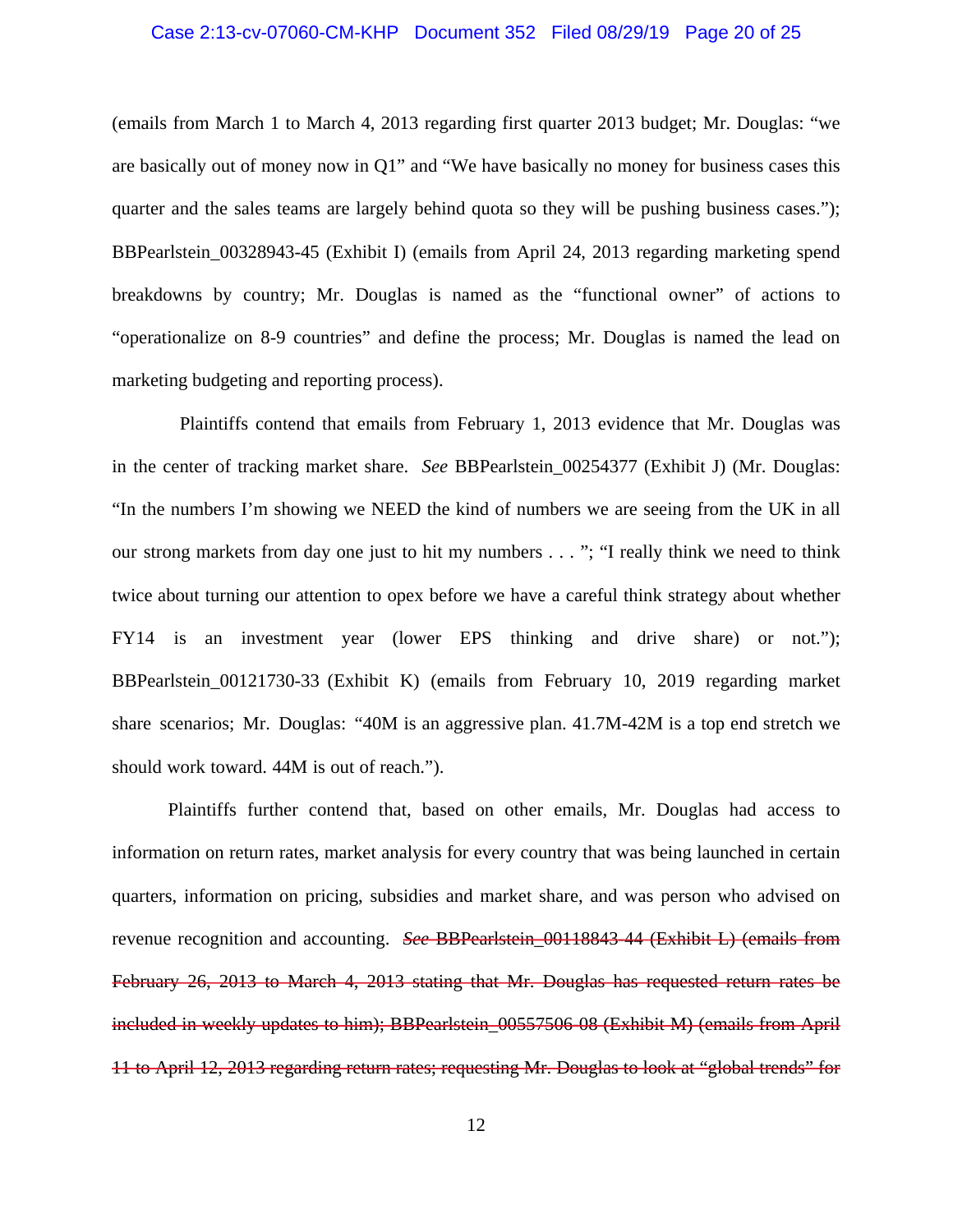### Case 2:13-cv-07060-CM-KHP Document 352 Filed 08/29/19 Page 21 of 25

remorse returns, discussing device resetting problems); BBPearlstein\_00592496-98 (Exhibit N) (emails from February 1, 2013 on subsidies, pricing and revenue recognition); BBPearlstein\_00736568-69 (Exhibit O) (emails from February 18, 2013; Mr. Douglas: "For PFS we were at extreme hype and launch levels. It would come down anyway . . . "); BBPearlstein 00131819-20 (Exhibit P) (emails from February 26 to 28, 2013; Mr. Douglas: "the targets are a real stretch"); BBPearlstein\_01314637-38 (Exhibit Q) (emails from February 22 to March 1, 2013; performance tracker summarizing market share, prepay share, contract price and smartphone share; showing market share decreasing in the UK); BBPearlstein\_00036530 (Exhibit R) (emails from March 8, 2013 regarding UK weekly performance tracker for week 9, UK market share continuing to decrease in the UK); BBPearlstein 00302560 (Exhibit S) (emails from April 10, 2013; Mr. Douglas: "As expected, Q2 bottom up view came in well below target ... This is a legitimate red flag ... "); BBPearlstein\_00302521-26 (Exhibit T) (emails from April 9 to April 10, 2013 regarding strategic decision and pricing; Mr. Douglas: "drop in price will kill us and impact the stock."); BBPearlstein\_00178672-73 (Exhibit U) (emails from April 11, 2013 on proper accounting, avoiding sell through accounting, "which would be a disaster," "stimulating demand in the US market" and avoiding "early price actions."); BBPearlstein\_00817797-98 (Exhibit V) (emails from April 12, 2013; Mr. Douglas: ". . . if we talk about Canada they will ask about UK, US, UAE, FR . . . and if we answer, it's not as good . . .").

Thus, it is necessary for the purposes of justice and for the due determination of the matters in dispute between the parties that you cause the following witness, who upon information and belief is resident within your jurisdiction, to be examined on the topics of relevance to this litigation.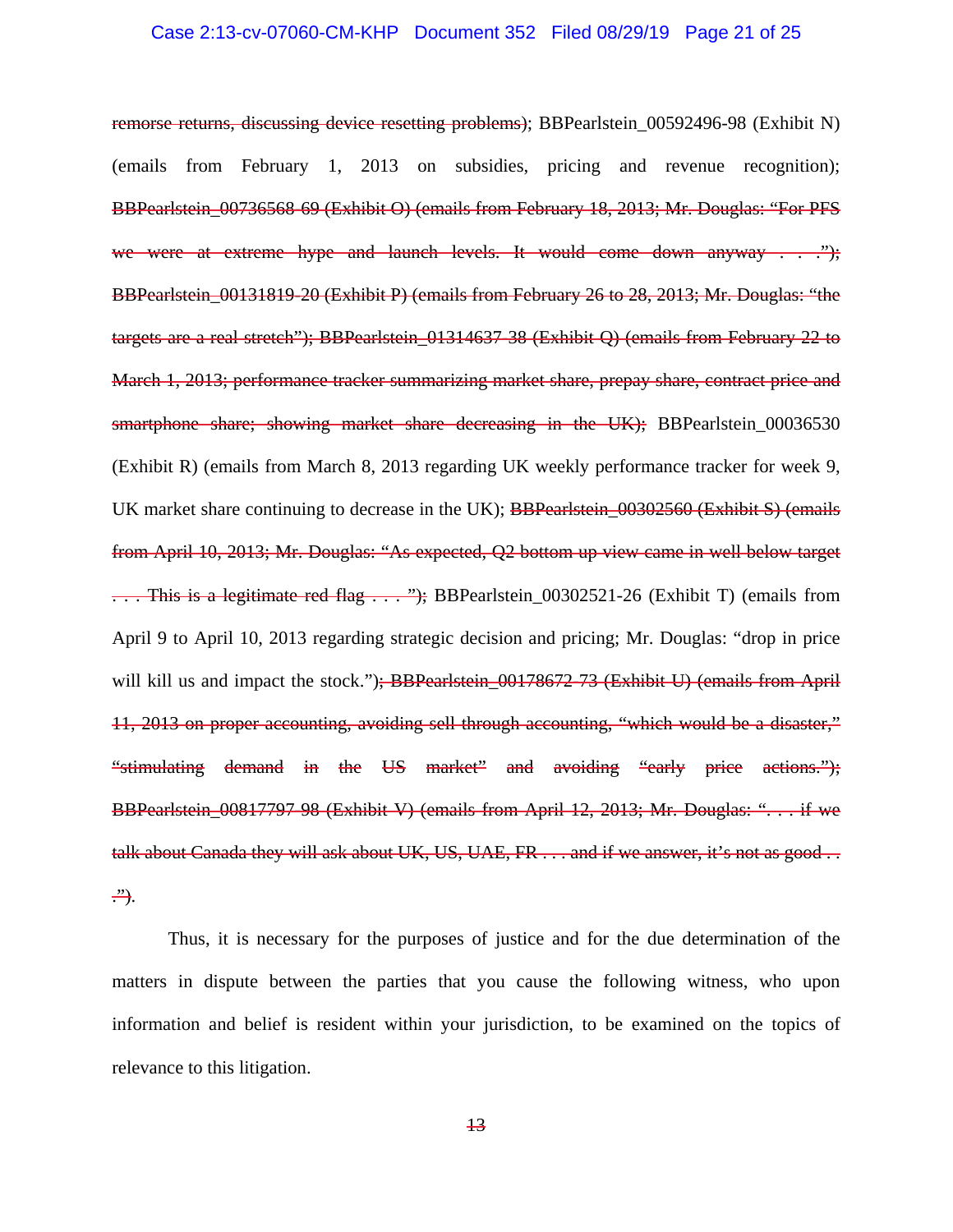### **9. Identity And Address Of Any Person To Be Examined**

William Douglas JLL 30 Warwick Street London W1B 5NH United Kingdom

# **10. Questions To Be Put To The Person To Be Examined Or Statement Of The Subject-Matter About Which They Are To Be Examined**

*See* topics listed in Section 8.a. above.

### **11. Documents Or Other Property To Be Inspected**

None.

# **12. Any Requirements That The Evidence Be Given Under Oath And Any Special Form To Be Used**

This Court requests that testimony be taken under oath or affirmation. Pursuant to United

States Federal Rule of Evidence 603, this Court requests that the witness be required to declare

that he will testify truthfully, by oath or affirmation administered in a form calculated to awaken

his conscience and impress his mind with the duty to do so.

### **13. Special Methods Or Procedure To Be Followed**

The deposition shall take place in London, England at a location agreed to by Mr. Douglas, Plaintiffs and Defendants. The examination shall be taken under the Federal Rules of Civil Procedure of the United States, except to the extent such procedure is incompatible with the internal laws of the United Kingdom. This Court requests: (1) that the examination be taken orally; (2) that the examination be taken before a commercial stenographer and videographer selected by Plaintiffs; (3) that the stenographer be permitted to record the examination by audio means; (4) that the stenographer be allowed to record a verbatim transcript of the examination; (5) that counsel for Plaintiffs and counsel for Defendants be notified as soon as possible of the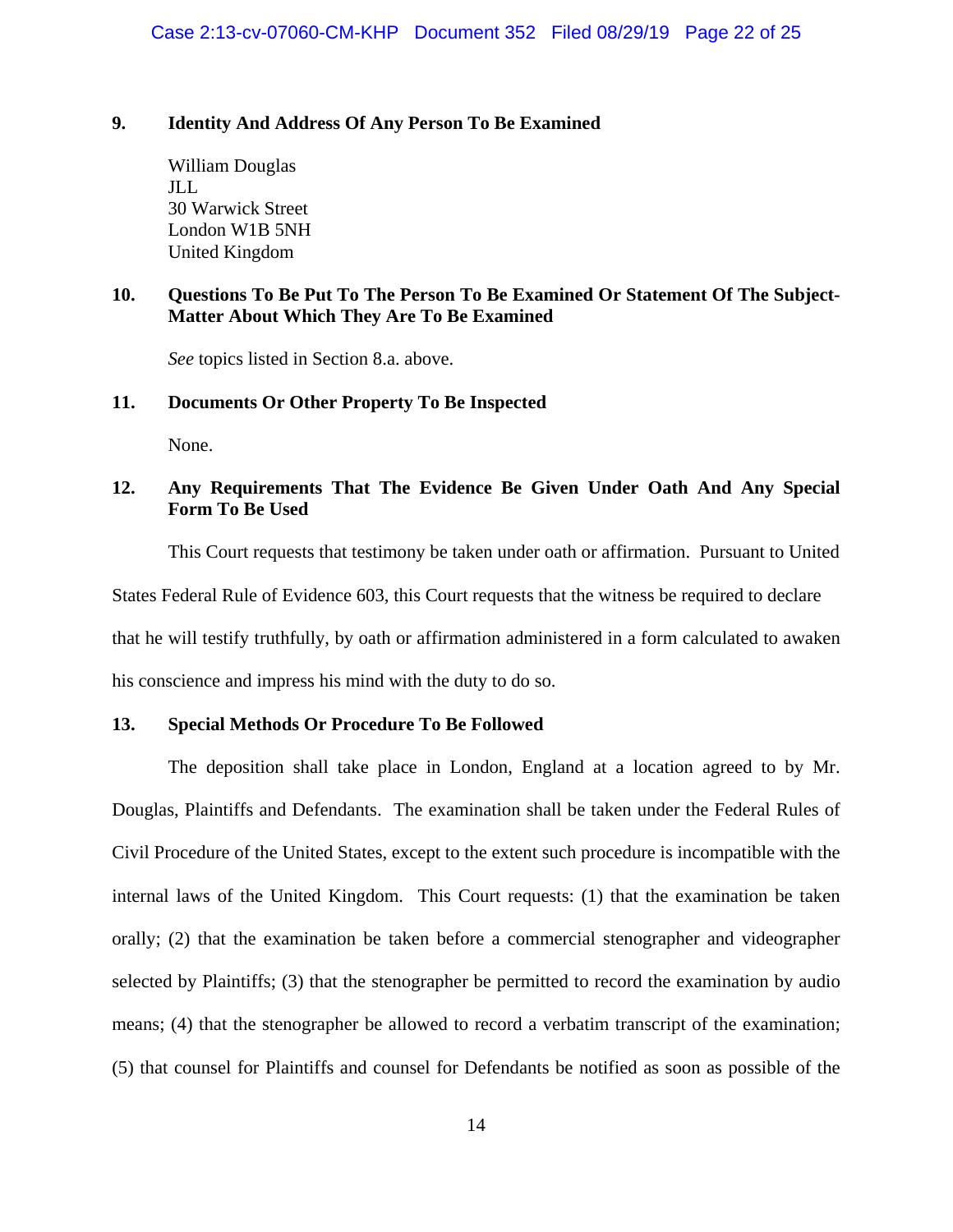#### Case 2:13-cv-07060-CM-KHP Document 352 Filed 08/29/19 Page 23 of 25

date, time, and place of the examination, along with any other pertinent information, including what authority has been appointed to preside over the deposition; (6) that counsel for Plaintiffs and counsel for Defendants be permitted to question the witness regarding the topics described in this Request; (7) that 7.0 hours be allotted for the examination; (8) that the examination be closed to the public; and (9) that the witness be examined as soon as possible.

This Court further requests that (1) counsel for the parties and the witness be permitted to object to the form of questions just as they would in a deposition taken in the United States pursuant to the Federal Rules of Civil Procedure; (2) any such objections be recorded by the stenographer; and (3) to the extent reasonably necessary to avoid the disclosure of information protected by the attorney-client privilege, the attorney work product doctrine, or other applicable privilege, counsel be permitted to direct the witness not to answer.

Pursuant to the Protective Order, the questioning of the witness, the witness's testimony, and any transcript or audio recording of the questioning and testimony, will be designated as "Confidential" in accordance with the Stipulation and Protective Order.

If the evidence cannot be taken according to some or all of the procedures described above, this Court requests that it be taken in such manner as provided by the applicable law of the United Kingdom for the formal taking of testimonial evidence. When required, this Court will provide similar assistance as requested herein to the appropriate judicial authorities of the United Kingdom.

# **14. Request For Notification Of The Time And Place For The Execution Of The Request And Identity And Address Of Any Person To Be Notified**

Please notify the counsel listed in Section 6 regarding the time and place for the execution of the Request.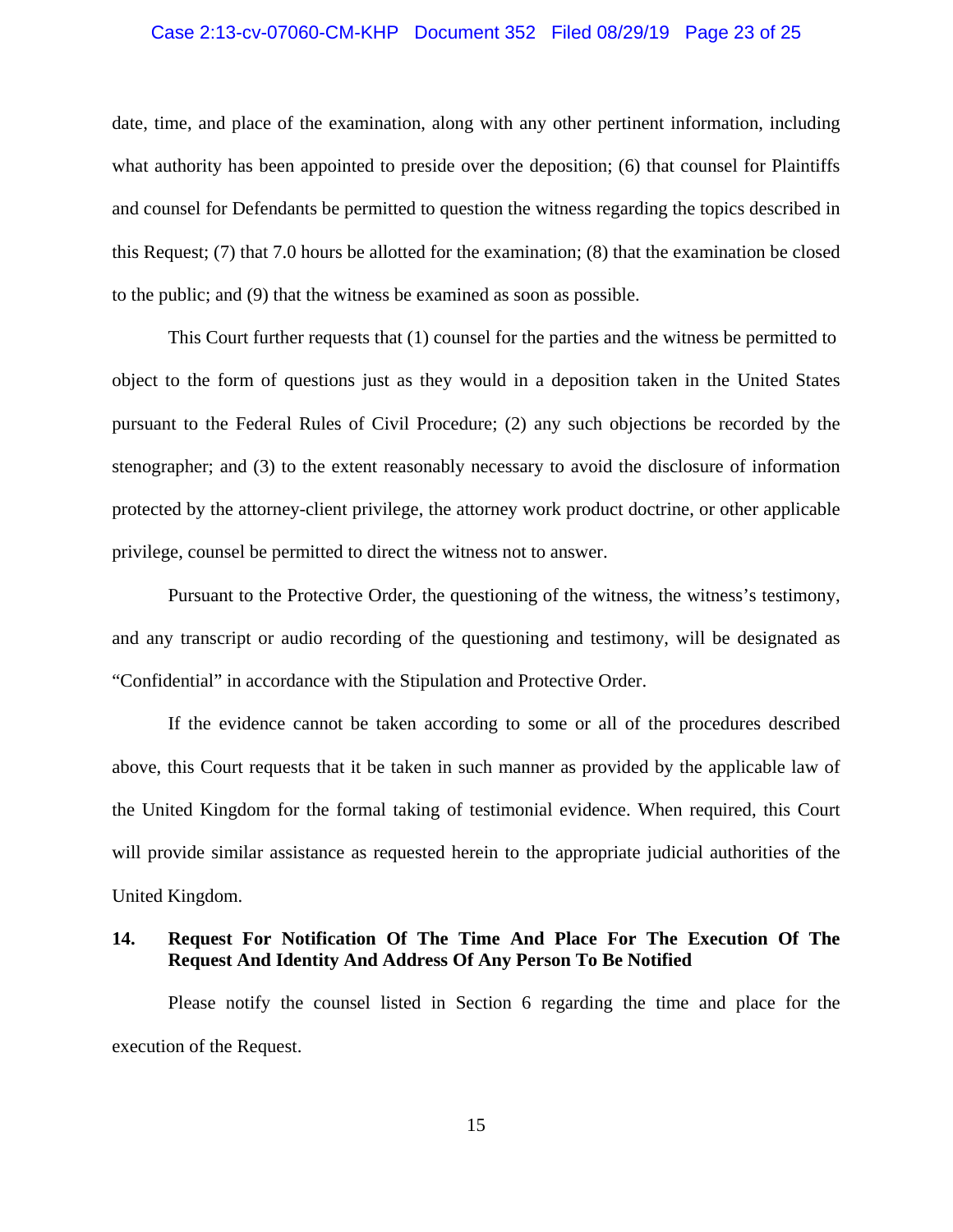### **15. Request For Attendance Or Participation Of Judicial Personnel**

No attendance of judicial personnel is requested. Pursuant to the Federal Rules of Civil Procedure, depositions may be taken without involvement of judicial personnel.

# **16. Specification Of Privilege Or Duty To Refuse To Give Evidence Under The Law Of The State Of Origin**

Under the laws of the United States, a witness has a privilege to refuse to give evidence if to do so would disclose a confidential communication between the witness and his attorney that was communicated specifically for the purpose of obtaining legal advice and which privilege has not been waived. United States law also recognizes a privilege against self-incrimination. Certain limited immunities are also recognized outside the strict definition of privilege, such as the limited protection of work product created by attorneys during or in anticipation of litigation.

### **17. Fees and Costs**

Should there be any costs associated with the service herein, including the required fees and costs incurred in executing this letter of request, in serving process to compel the appearance of the witness and his attendance, and in preparing a transcript of the proceedings, pursuant to Article 26 of the Hague Convention, it will be the responsibility of the attorneys for Plaintiffs to reimburse the judicial authorities of the United Kingdom for any costs and fees. Please direct any correspondence or communications concerning costs to Plaintiffs' counsel listed in Section 6.

### **RECIPROCITY**

In the furtherance of justice and by the proper and usual process of this court, the United States District Court for the Southern District of New York assures the judicial authorities of the United Kingdom that it is willing to provide similar cooperation and assistance to the judicial